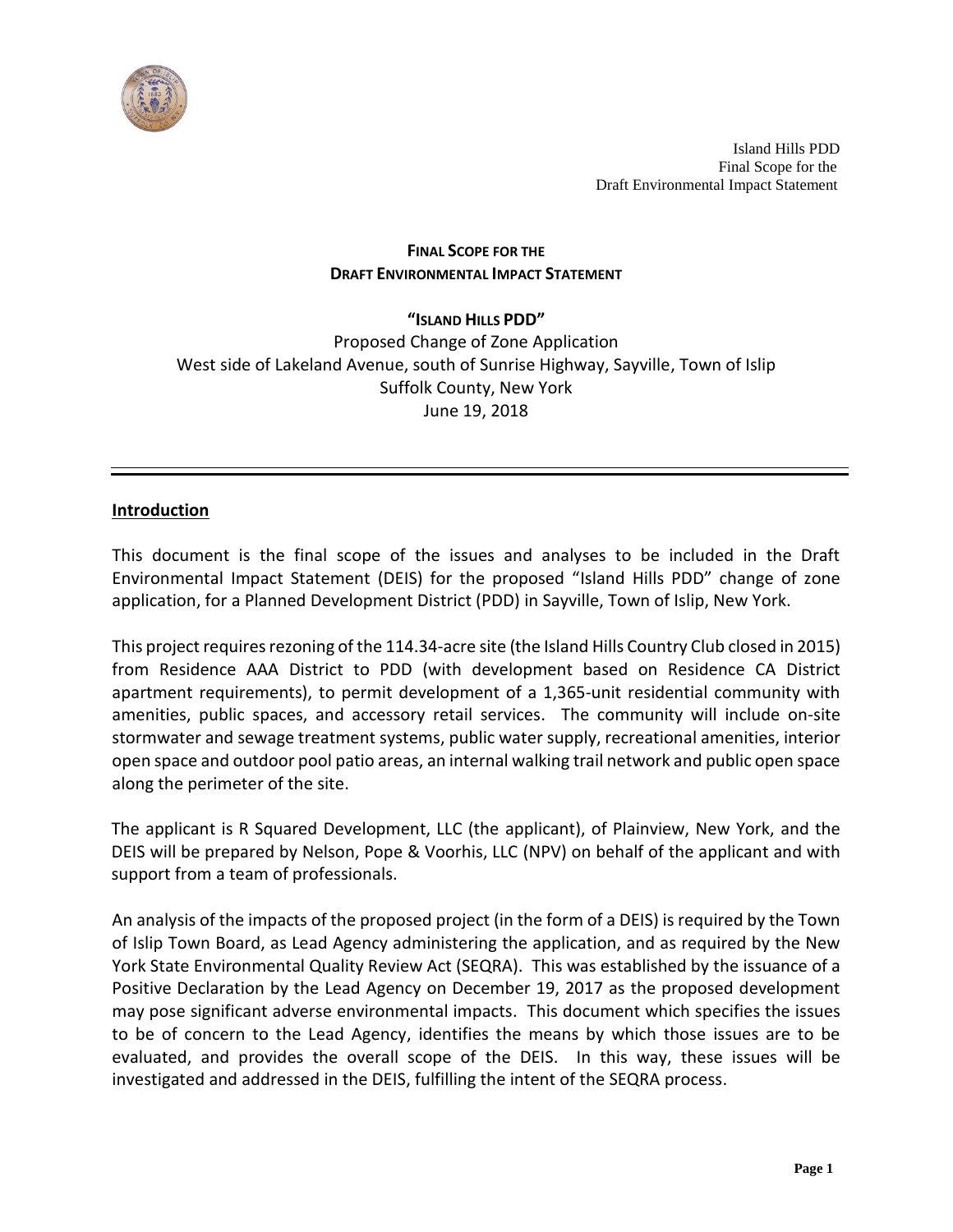

The information prepared in conformance with this scope and the SEQRA process is intended to provide comprehensive input in the decision-making process of involved agencies in preparing their findings and issuing decisions on their respective permits. The document must be concise, thorough and accurate. Figures and tables will be presented in support of the discussions and analyses contained in the document. Technical information will be summarized in the body of the DEIS and attached in its entirety in an appendix.

In order to develop the site as proposed, the following permits or approvals are required:

| <b>Issuing Agency</b>           | <b>Required Permit or Approval</b>           |
|---------------------------------|----------------------------------------------|
| <b>Town Board</b>               | Change of zone to PDD                        |
|                                 | SEQRA Review (as Lead Agency)                |
| <b>Town Planning Board</b>      | Site Plan Approval                           |
| <b>Town Building Department</b> | <b>Building Permits</b>                      |
| Town Highway Department         | <b>Road Access Permits</b>                   |
| SCDHS*                          | SCSC* Article 4 (Water Supply) Permit        |
|                                 | SCSC Article 6 (Wastewater Treatment) Permit |
| <b>SCWA</b>                     | <b>Water Supply Connection Approval</b>      |
| SCDPW, NYSDOT                   | ROW permit (if required)                     |
| NYSDEC*                         | Mining Permit for Ponds (if required)        |
|                                 | <b>Pond Stocking Approval</b>                |
|                                 | Long Island Well Permit(s)                   |
|                                 | SWPPP* Approval                              |
|                                 | SPDES* Permit                                |

\* SCDHS - Suffolk County Department of Health Services; SCSC - Suffolk County Sanitary Code; NYSDEC - New York State Department of Environmental Conservation; SWPPP - Storm Water Pollution Prevention Plan; SPDES - State Pollutant Discharge Elimination System.

# **Organization and Overall Content of the DEIS Document**

The DEIS must conform to the basic content requirements as contained in Title 6, New York Code of Rules & Regulations (6 NYCRR) Part 617.9 (b)(3). The outline of the DEIS shall include the following sections:

**COVER SHEET**

**TABLE OF CONTENTS**

**SUMMARY**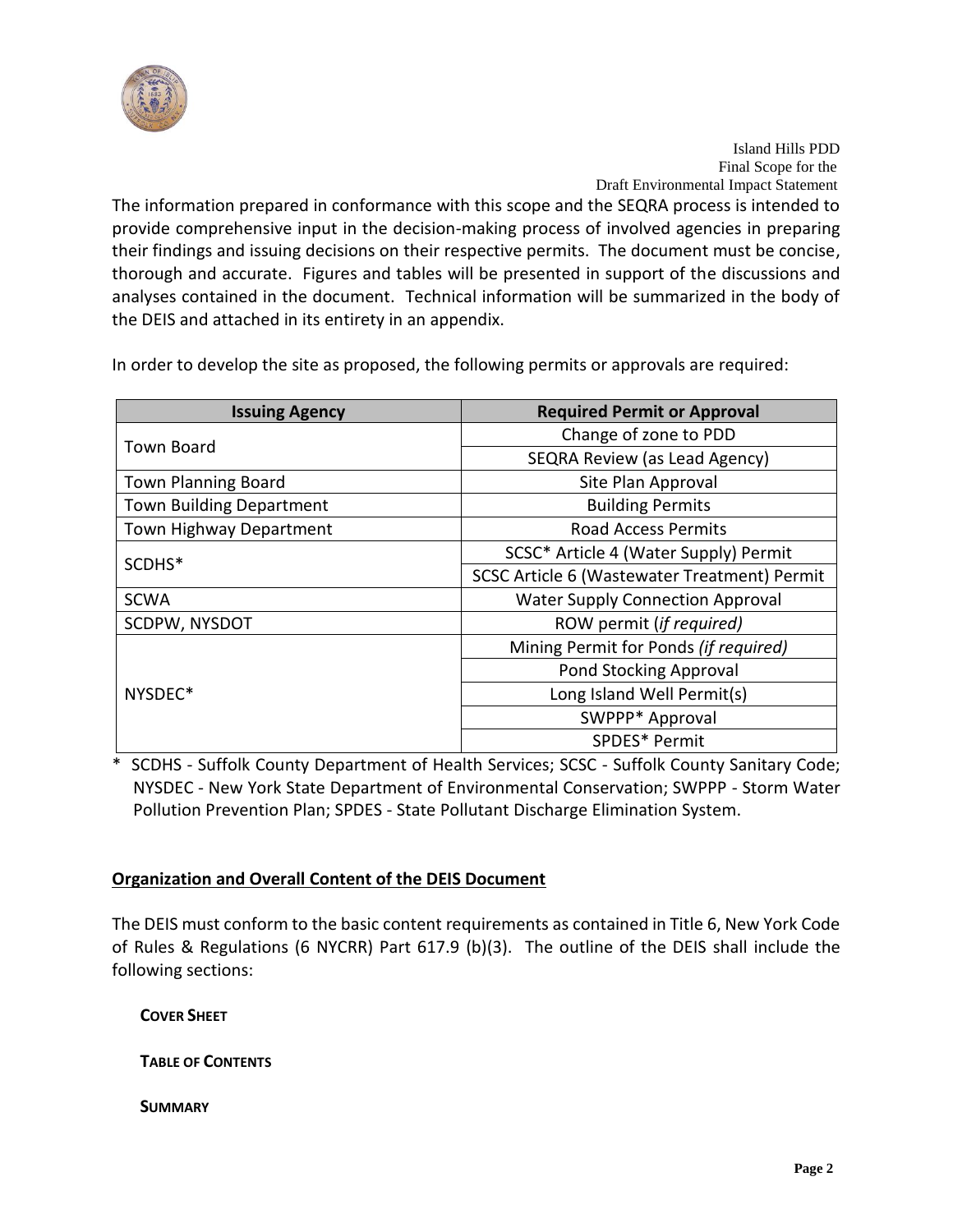

#### **1.0 DESCRIPTION OF THE PROPOSED PROJECT**

#### **1.1 Project Background, Need, Objectives and Benefits**

- 1.1.1 Description of the Town's PDD Ordinance
- 1.1.2 Project Background and History
- 1.1.3 Public Need and Municipality Objectives
- 1.1.4 Objectives of the Project Sponsor
- 1.1.5 Benefits of the Proposed Project

#### **1.2 Project Location and Existing Site Conditions**

#### **1.3 Project Design, Layout and Operations**

- 1.3.1 Overall Site Layout
- 1.3.2 Structures
- 1.3.3 Clearing, Grading and Drainage System
- 1.3.4 Vehicle Access, Internal Road System and Internal Circulation
- 1.3.5 Utilities
- 1.3.6 Site Landscaping, Lighting and Amenities
- 1.3.7 Open Space System
- 1.3.8 Site Management
- **1.4 Permits and Approvals Required**
- **1.5 Construction Process and Operations**

#### **2.0 NATURAL ENVIRONMENTAL RESOURCES**

#### **2.1 Soils and Topography**

- 2.1.1 Existing Conditions
- 2.1.2 Anticipated Impacts
- 2.1.3 Proposed Mitigation

#### **2.2 Water Resources**

- 2.2.1 Existing Conditions
- 2.2.2 Anticipated Impacts
- 2.2.3 Proposed Mitigation
- **2.3 Ecology**
	- 2.3.1 Existing Conditions
	- 2.3.2 Anticipated Impacts
	- 2.3.3 Proposed Mitigation

# **2.4 Air Quality**

- 2.4.1 Existing Conditions
- 2.4.2 Anticipated Impacts
- 2.4.3 Proposed Mitigation

#### **3.0 HUMAN ENVIRONMENTAL RESOURCES**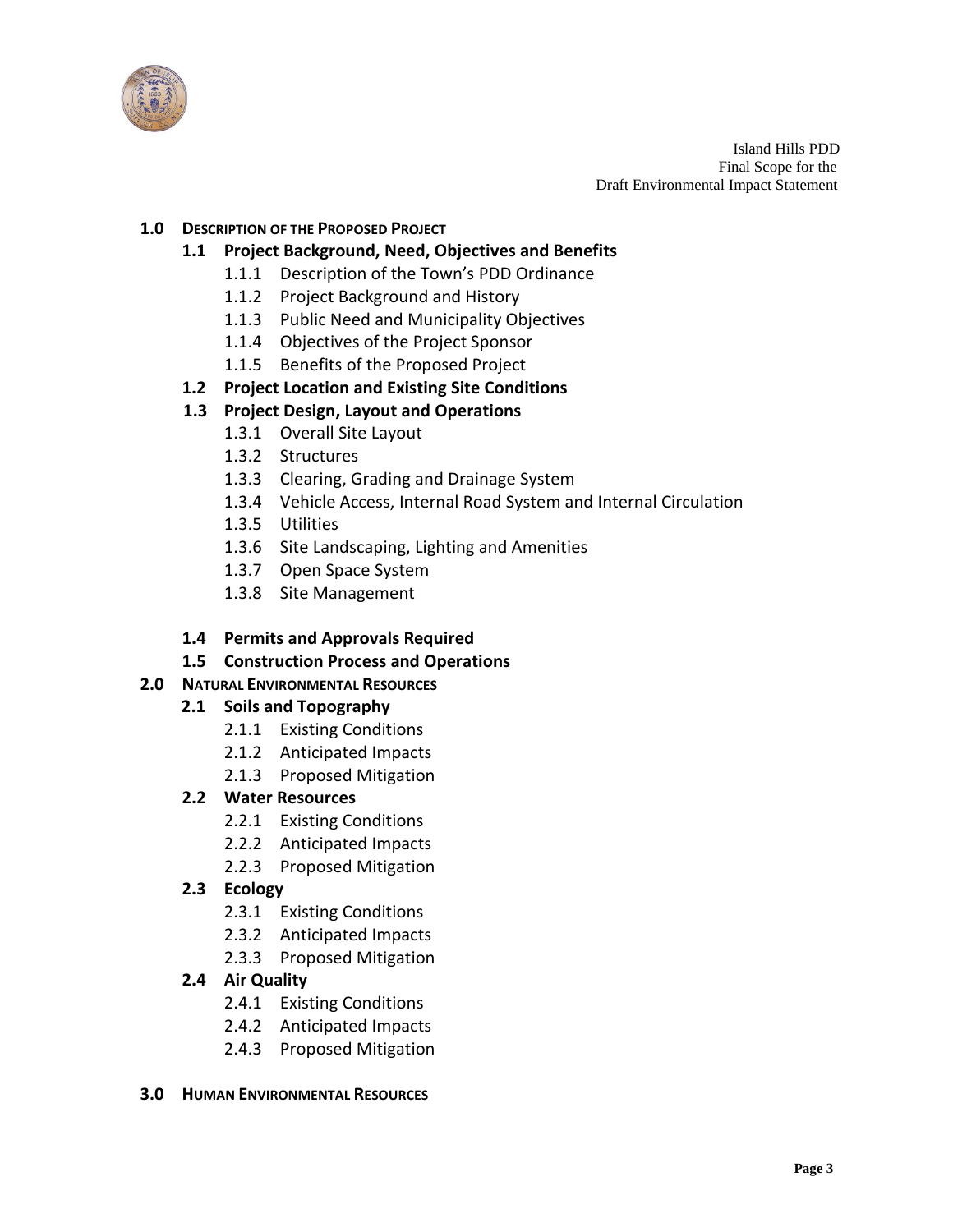

# **3.1 Vehicle Traffic, Transportation and Roadways**

- 3.1.1 Existing Conditions
- 3.1.2 Anticipated Impacts
- 3.1.3 Proposed Mitigation

# **3.2 Land Use, Zoning and Plans**

- 3.2.1 Existing Conditions
- 3.2.2 Anticipated Impacts
- 3.2.3 Proposed Mitigation

# **3.3 Community Facilities and Services**

- 3.3.1 Existing Conditions
- 3.3.2 Anticipated Impacts
- 3.3.3 Proposed Mitigation

# **3.4 Community Character**

- 3.4.1 Existing Conditions
- 3.4.2 Anticipated Impacts
- 3.4.3 Proposed Mitigation

# **3.5 Cultural Resources**

- 3.5.1 Existing Conditions
- 3.5.2 Anticipated Impacts
- 3.5.3 Proposed Mitigation

# **3.6 Emergency Preparedness**

- 3.6.1 Anticipated Impacts
- 3.6.2 Proposed Mitigation

# **3.7 Open Space and Recreation**

- 3.7.1 Existing Conditions
- 3.7.2 Anticipated Impacts
- 3.7.3 Proposed Mitigation
- **3.8 Local Economy**
	- 3.8.1 Anticipated Impacts
	- 3.8.2 Proposed Mitigation
- **4.0 OTHER REQUIRED SECTIONS**
	- **4.1 Construction-Related Impacts**
	- **4.2 Cumulative Impacts**
	- **4.3 Adverse Impacts that Cannot be Avoided**
	- **4.4 Irreversible and Irretrievable Commitment of Resources**
	- **4.5 Effects on the Use and Conservation of Energy Resources**
	- **4.6 Growth-Inducing Aspects**
- **5.0 ALTERNATIVES**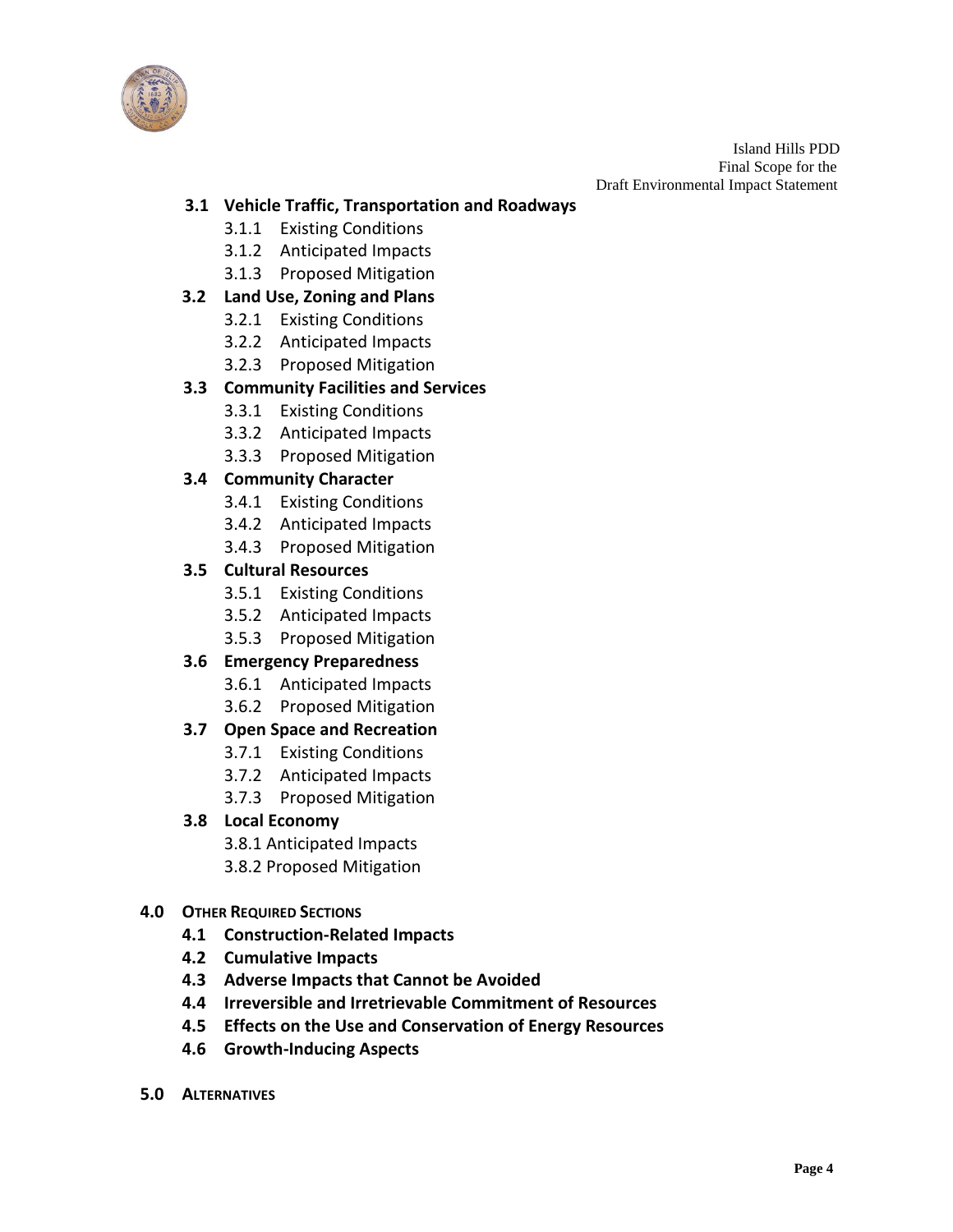

- **5.1 Alternative 1: No Action**
- **5.2 Alternative 2: Development of Single Family Dwellings per Existing Zoning**
- **5.3 Alternative 3: Proposed Project at Reduced Yield.**
- **5.4 Alternative 4: Rezone to Residence AA District with executive style golf course (or alternate recreational use).**
- **5.5 Alternative 5: Life Cycle Community consisting of multi-generational housing, including but not limited to non-age restricted apartments, senior apartments, congregate care center, assisted living, and nursing home.**
- **5.6 Alternative 6: Rezone property to Recreational Service G District**
- **6.0 REFERENCES**

#### **3.0 Extent and Quality of Information Existing and Needed**

As required under SEQRA, the DEIS should include *"a statement and evaluation of potential significant adverse impacts at a level of detail that reflects the severity of the impacts and the reasonable likelihood of their occurrence."* Included in this evaluation will be reasonably related short-term and long-term impacts, with other required sections identified in Section 6.0 of this scoping document. This section further describes the level of analysis and the type of analysis expected with respect to the key environmental impacts of the project as outlined in the Positive Declaration. Each major section is followed by a description of the extent and quality of information needed to perform the evaluation of each of the impacted resources.

#### 1.0 Description of the Proposed Project

- *1.1 Project Background, Need, Objectives and Benefits*
- *1.1.1 Description of the Town's PDD Ordinance*
	- There will be a discussion of the Town's PDD ordinance, to include a description of the overall intent of the PDD concept, and a listing of the specific public goals and objectives. Note that conformance to these goals will be analyzed in Section 3.2.
- *1.1.2 Project Background and History*
	- There will be a brief description of the site and application history; this should include a full description of the existing and historic use of the site including a description of previous clearing for the prior use, status of current use, site ownership, and existing easements (if any).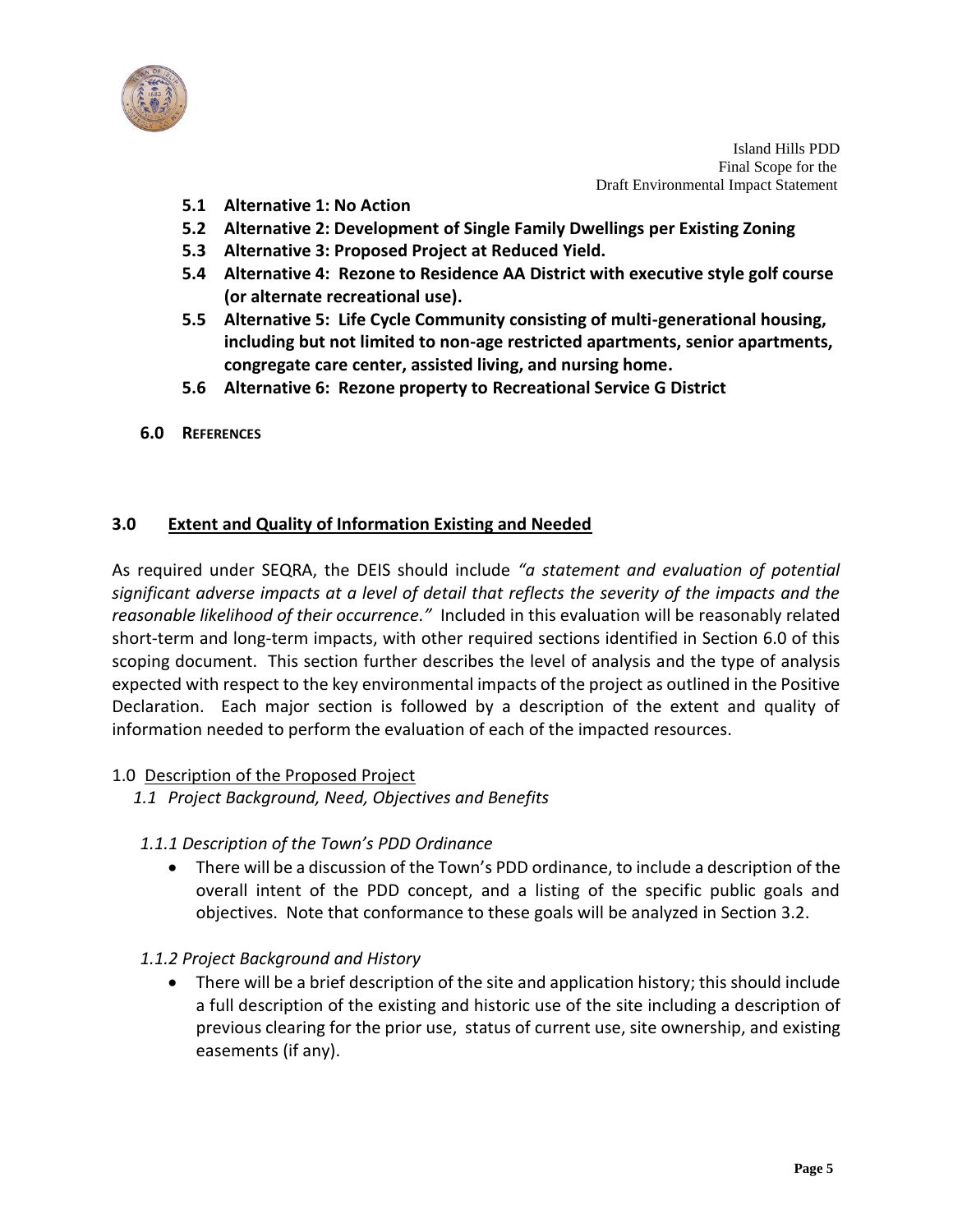

 Phase I and Phase II Environmental Site Assessments (ESAs) will be prepared for the subject site and summarized and attached to establish background conditions and document dumping on the property.

# *1.1.3 Public Need and Municipality Objectives*

- Include explanation of proposed project in terms of Town goals for site, including the objectives outlined in any applicable Town planning documents.
- Public need for the proposed project will be discussed.

# *1.1.4 Objectives of the Project Sponsor*

The objectives of the project sponsor will be included and discussed.

# *1.1.5 Benefits of the Proposed Project*

- Include a discussion of the community benefits expected to accrue from the proposed project, and the timing of the implementation of each.
- Provide an assessment of how the proposed project, including its proposed Community Benefits, meets the Town PDD Law's public benefit obligations.
- Include a discussion of the economic benefits expected.
- Discussion will be provided addressing community benefits
- A complete Fiscal and Economic Impact analysis will be prepared to examine tax revenue benefits (including homestead and non-homestead units) and direct, indirect and induced economic benefits of construction and operation jobs (i.e., economic "ripple" effect). Any potential Industrial Development Agency (IDA) financial incentives shall be identified.
- Include a discussion of the purpose and specific language of any proposed restrictive covenants.

# *1.2 Project Location and Existing Site Conditions*

- Using appropriate mapping and/or tables describe location of site, in terms of adjacent/nearby significant properties, zoning, planning and service districts.
- The existing conditions of the site in terms of a recent site survey, vegetative cover and any ESAs will be provided as an overall background of existing site conditions.
- A tax map and a list of the tax lot numbers of the site shall be provided.

# *1.3 Project Design and Layout*

# *1.3.1 Overall Site Layout*

- Provide table summarizing the various significant site quantities discussed in the DEIS.
- Include a brief description of the overall project layout; describe basis for proposed site yield, location/distribution of proposed structures on the site, services, utilities,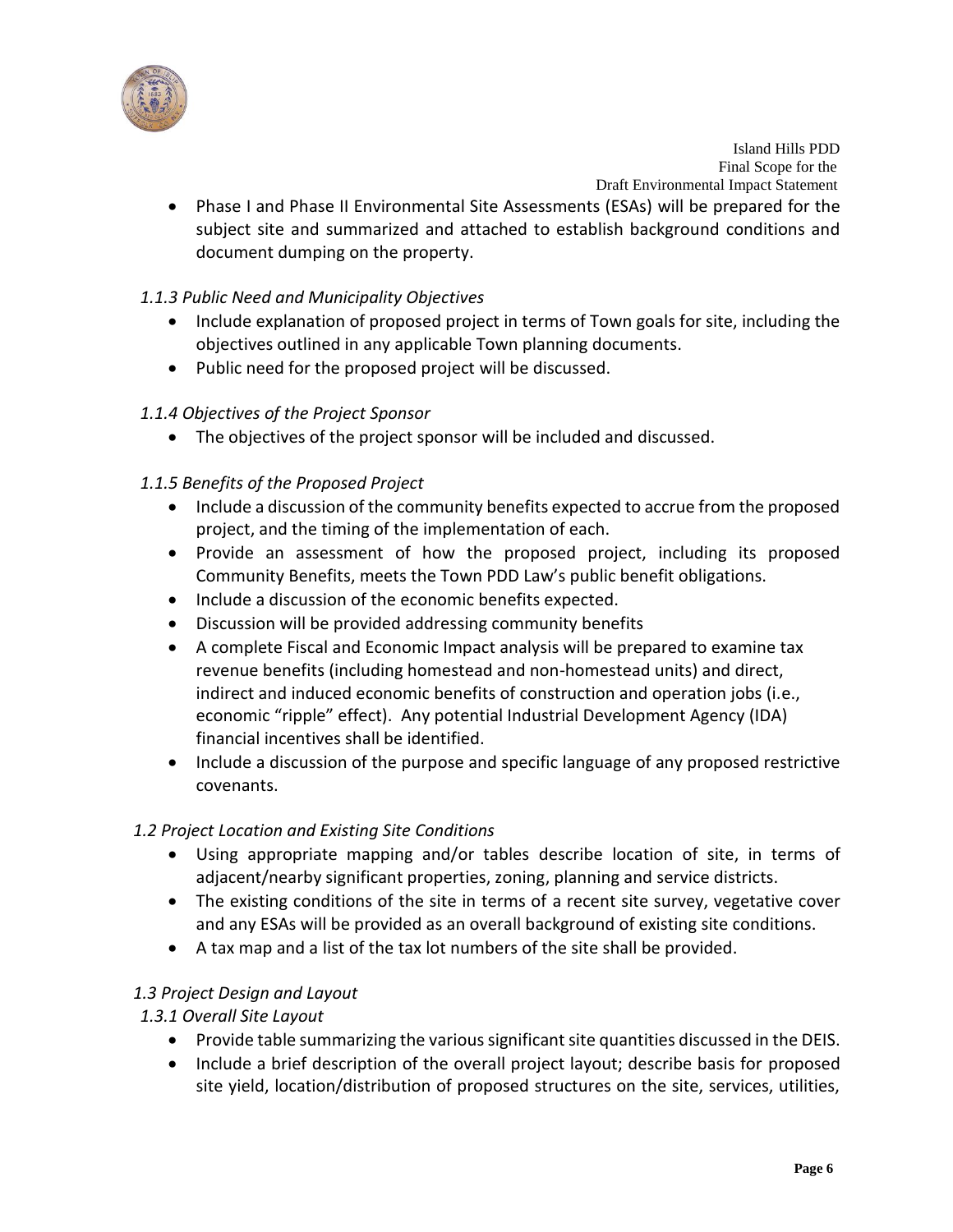

access points, road system, limits of site disturbance, drainage systems (including stormwater), etc., as well as areas to remain natural and open space/recreation areas.

#### *1.3.2 Structures*

- Discuss the sizes, numbers, bedroom counts, heights, setbacks, etc. of the residential and associated retail/hospitality structures.
- With respect to SCSC Articles 7 and 12, describe where and how storage of potentially hazardous/toxic materials, if any, will occur, with descriptions of containment, and other protection measures, to ensure protection of groundwater and other natural and public health conditions.
- The applicability of and the project's conformance to the Town of Islip affordable housing requirements and the Long Island Workforce Housing Act with respect to affordable housing requirements. A discussion of whether the project should exceed the Town's requirements.

# *1.3.3 Clearing, Grading, and Drainage System*

- The grading program and associated areas disturbed will be discussed along with areas to be cleared, estimates of volumes of soil excavated, cut/filled, removed from site and maximum depths of cut/fill.
- Site drainage and proposed drainage system, capacity and function information will be provided along with a discussion of conformance to NYSDEC SPDES stormwater and erosion control regulations for construction and post-construction conditions.

# *1.3.4 Vehicle Access, Internal Road System and Internal Circulation*

- The vehicle access points and internal roadway layout will be described, internal traffic circulation will be discussed, and any off-site street improvements discussed; discuss internal roadway maintenance responsibilities and processes, including potential for emergency access. All internal site roadways must be ADA compliant and should consider Complete Streets features.
- Include a description of the proposed multi-modal transportation facilities (pedestrian circulation, bicycle facilities and transit facilities).

# *1.3.5 Utilities*

- Include a description of water supply, water pressure, irrigation well water supply (if any) and proposed wastewater handling and corresponding use of water supply and sanitary design flow.
- Conformance to applicable SCDHS regulations regarding water use and wastewater treatment systems will be discussed.
- The design, limitations and effectiveness of the proposed sanitary wastewater treatment systems will be described. The ability to connect to the Suffolk County Sewer System will be explored.
- Utilities and services will be described along with the intended future connection.
- The deployment of renewable energy resources will be discussed.

*1.3.6 Site Landscaping, Lighting and Amenities*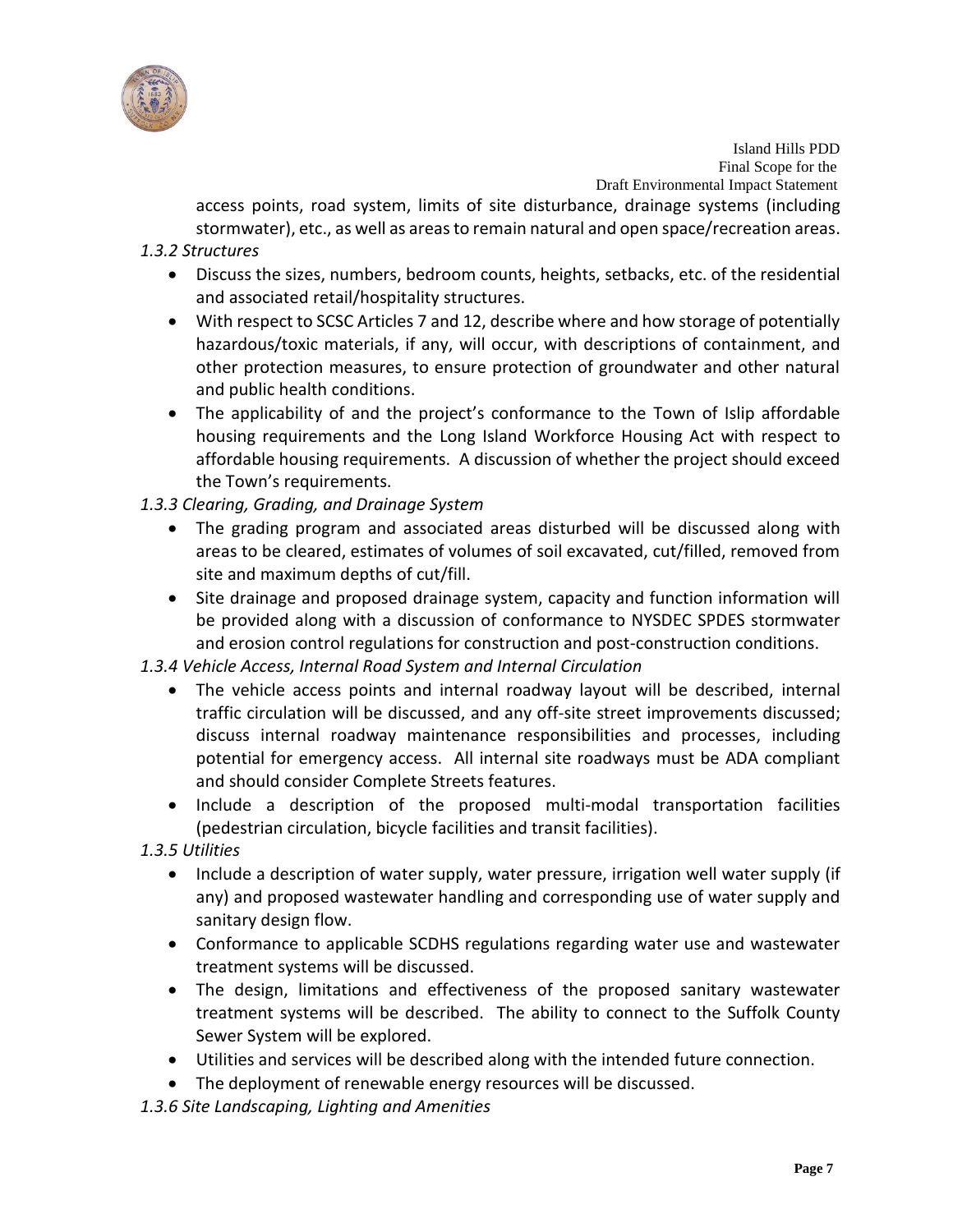

- The Town lighting requirements, proposed lighting and an illumination description will be provided, including a description of fixture shielding and other measures to prevent sky glow and light pollution.
- Any and all resident amenities will be noted, described and located, with maintenance responsibilities noted.
- Information on the type, amount and location of landscaping proposed will be provided as well as information on maintenance requirements such as irrigation and fertilization. Landscaping details shall include proposed street trees and proposed clearing, planting, and landscaping within the proposed planting buffer. A recent survey of significant trees (10" caliper or greater) will be included.
- Information on the use of lawn chemicals (e.g., fertilizers) and associated application procedures will be presented, and all groundwater-protection aspects will be described to establish a basis to conclude whether impacts to groundwater and/or surface water may occur.
- Describe provisions for storage and removal of solid wastes, including the collection of recyclable materials and compost.
- *1.3.7 Open Space System*
	- Include a discussion on retained open space areas; areas of proposed dedication, areas of retention by applicant; future ownership/maintenance of open space areas, easements or restrictions to ensure retention of open space.

# *1.3.8 Site Management*

- Provide projected number of employees required for the various uses for weekdays, weekends and seasonal peak periods; provide estimates of residents and school-age children.
- Describe on-site and off-site security measures.
- Describe management, maintenance and operation of residential component; describe any special conditions which may apply.
- Describe management, monitoring and maintenance of sanitary system(s), landscaping, solid waste management, site maintenance, etc. by management company.

# *1.4 Permits and Approvals Required*

- Provide narrative of remaining SEQRA review steps.
- Identify the anticipated government and agency permits and approvals, as well as any existing Covenants & Easements.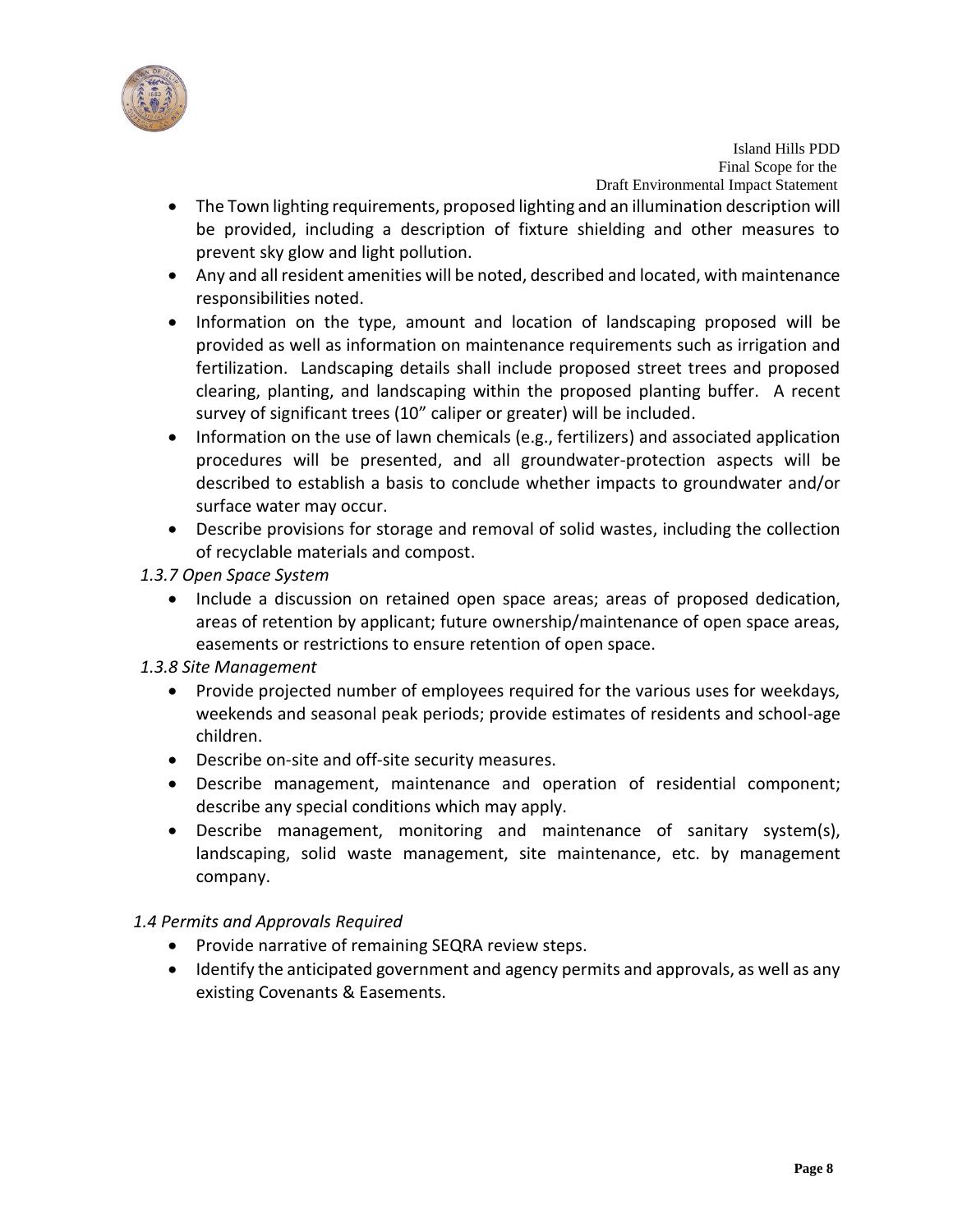

#### *1.5 Construction Process and Operations*

- The anticipated construction process, methods, sequence and schedule, insofar as information in this regard is available, will be discussed.
- Describe the physical and operational impacts to existing Town roadways and maintenance thereof.
- Project phasing, if applicable, will be presented, with anticipated milestones that would initiate/conclude each phase.
- Describe potential construction equipment storage/staging sites, delivery truck routes, hours of operations, workers' parking areas.
- Discuss amount of soil material to be removed from site, if any, number of truck trips, length of time that this process would be on-going, and associated truck routes.
- Describe the measures taken to prevent/mitigate soil erosion during construction, the pertinent regulations and required plans and permits in this regard, and other actions taken to protect natural and sensitive areas.

#### 2.0 Natural Environmental Resources

*2.1 Soils and Topography*

- The existing topography of the site will be determined using topographic survey information; high and low points will be identified, and a slope analysis presented and discussed.
- The existing soil types and the limitations/constraints on development of each will be determined pursuant to Suffolk County Soil Survey.
- Soil borings will be utilized to determine subsurface soil quality and depth to groundwater for high and low points.
- Information on soil conditions included in any ESAs will be provided and discussed.
- A protocol shall be established to ensure that any topsoil imported to the site shall come from a NYSDEC certified source.
- Constraints in terms of depth to groundwater will be evaluated by establishing that sanitary and drainage systems can function properly.
- The degree of impact from topographic alteration of the site will be determined through evaluation of the grading proposed for the site and determination of resultant slopes, evaluation of the proposed project's conformance to Town Code slope protection standards, volume and disposition/origin of cut or fill, estimated quantity of cut/fill to be removed from or placed on the site and the necessary approvals for such import/export of material, and proposed changes to topographic elevations.
- Corrective measures necessary to overcome soil limitations will be identified, if applicable.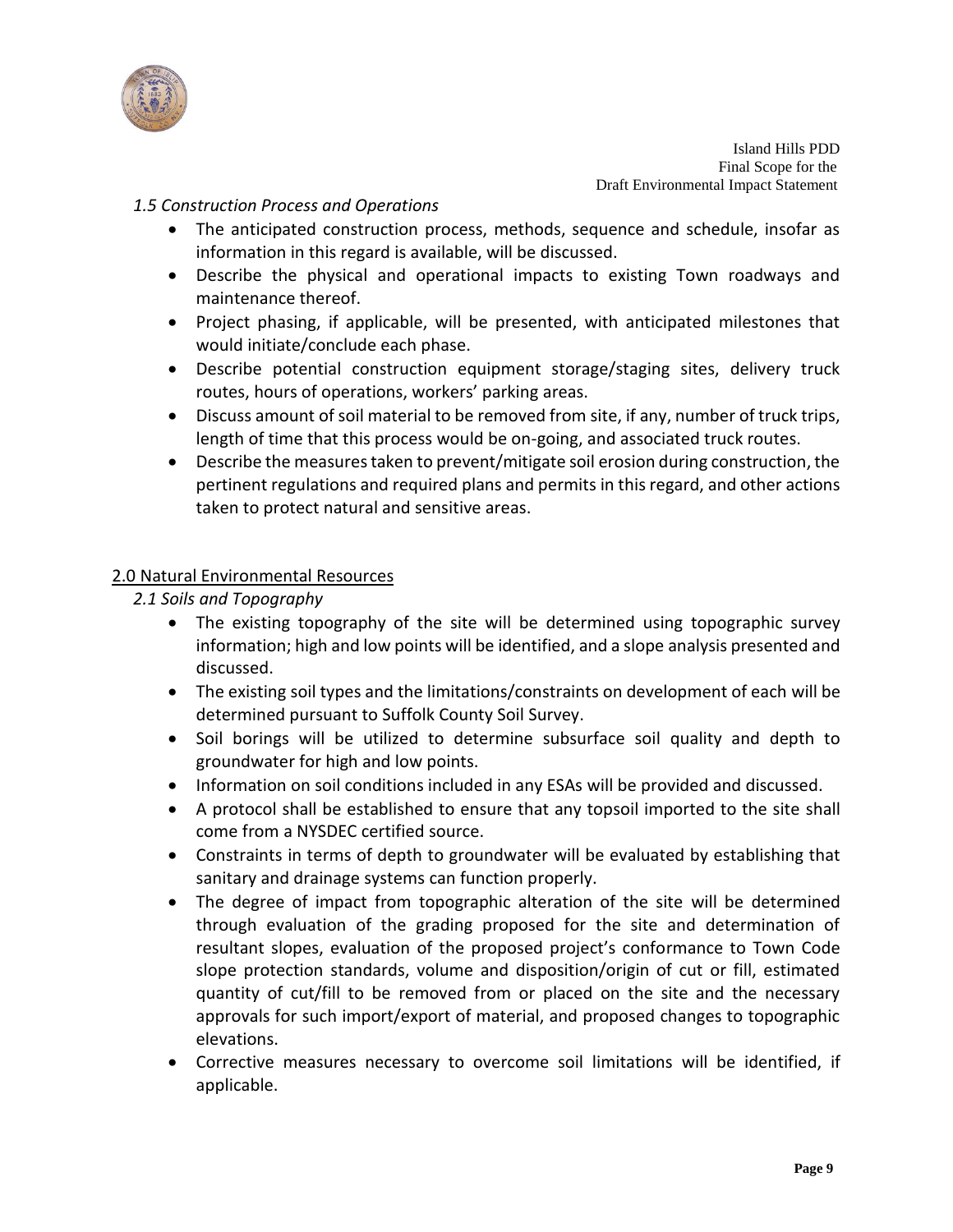

- History of pesticide, herbicide, fertilizer and other chemical usage associated with the prior use of the property shall be identified. The existing levels of contamination will be confirmed with appropriate soil testing. Identify mitigation for disturbing soil containing chemicals both during and after construction.
- Mitigation in terms of erosion control, retention of soils, protection of steep slope areas, and preventative measures and the project applicant's role in implementation of mitigation shall be identified.

#### *2.2 Water Resources*

- The existing drainage conditions on the site will be described.
- The existing surface water bodies on the site and tributary to it shall be identified and located.
- Any existing impacts on surface water quality and Greens Creek Watershed from the project sites will be identified and discussed, including impacts of existing nitrogen onsite.
- The elevation of the water table beneath the site will be determined by use of on-site soil borings.
- The expected direction of groundwater flow based on hydrologic interpolation will be identified.
- The existing groundwater quality in the vicinity will be referenced from existing literature and will be tested in areas likely to have been impacted by chemical usage and storage.
- The existing nitrogen budget for the site (considering all potential sources of nitrogen) shall be determined using mass-balance computer modeling methods.
- Any existing impacts on groundwater quality from the project site will be identified and discussed.
- The potential for adverse impacts on public and local private shallow wells in the downgradient direction within 1,000 feet of the site shall be discussed.
- Calculations of projected sanitary flow and consistency with SCSC Article 6 will be provided.
- The anticipated impact of the project with respect to groundwater quality shall be fully examined in terms of sanitary discharge compliance, wastewater treatment system operation and conformance to regulatory requirements.
- Any anticipated impacts on surface water quality from the project will be identified and discussed.
- Other potential sources of water quality impacts related to pesticides, chemical storage, tank storage (if applicable) and any other sources shall be analyzed.
- Post-development stormwater management conditions will be evaluated. This evaluation will include: hydrograph estimates of storm water volumes and duration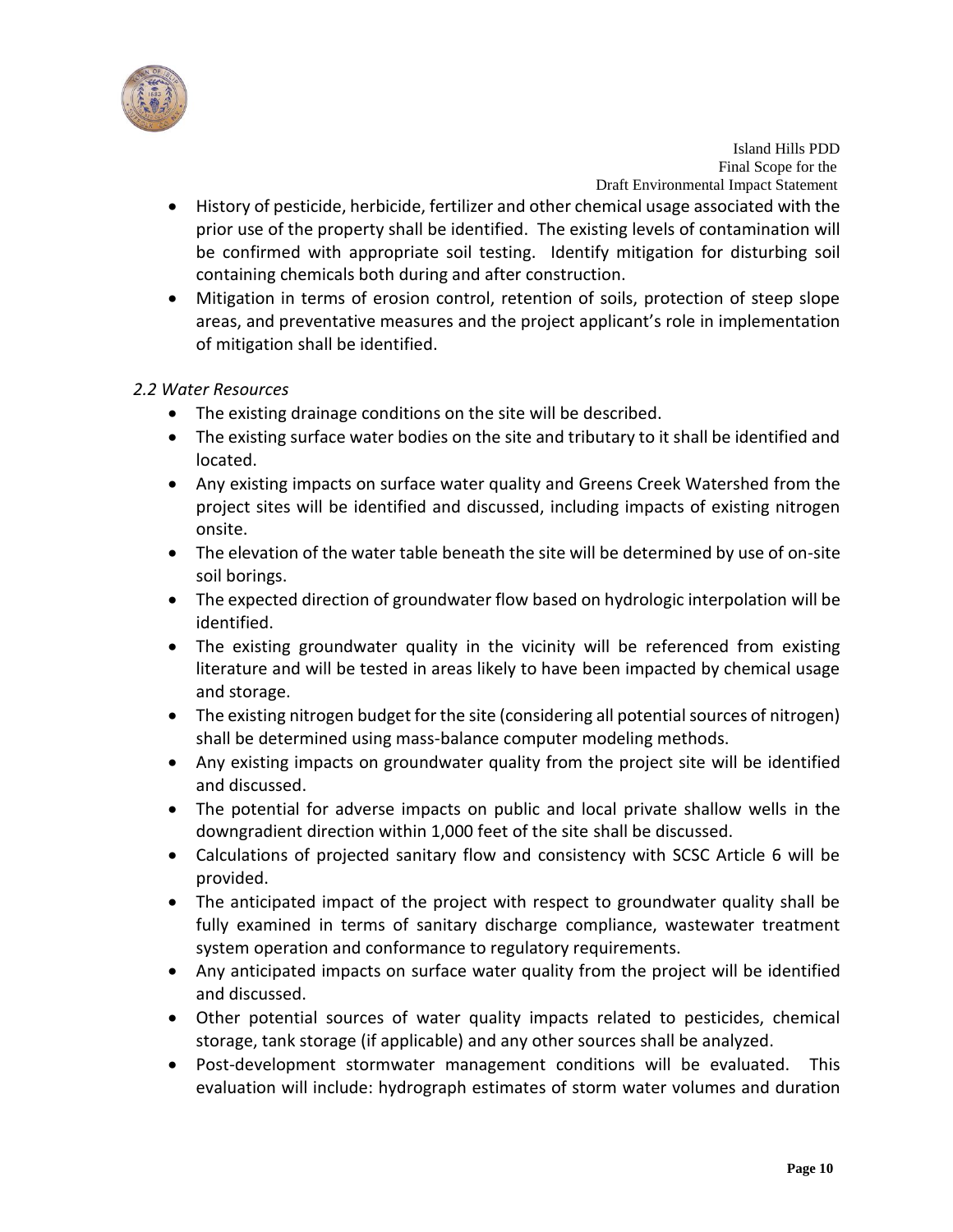

to be generated, details of the proposed collection and management systems, system capacity, future maintenance practices for storm water collection and leaching structures and analysis of how the proposed storm water management system will comply with applicable regulatory requirements, including the NYSDEC SPDES GP 0- 10-001 Phase II storm water regulations.

- A discussion of the potential for any flooding onto adjacent properties shall be provided, including any history of flooding in the area both on and around subject property.
- The consistency of the proposed project with the findings of the Nationwide Urban Runoff Program as related to storm water management and discharge will be evaluated.
- The project's consistency with the applicable recommendations of the 208 Study, the Suffolk County Comprehensive Water Resources Management Plan, the Greens Creek and Browns River Watershed Management Plan and any other applicable Town requirements will be discussed.
- Environmental Phase II assessment shall be conducted in areas where chemicals (e.g. herbicides, fertilizers, insecticides, petroleum products) and vehicles were stored.
- Mitigation measures which may reduce potential water quality impacts and the project applicant's role in implementation of mitigation shall be identified

# *2.3 Ecology*

- Existing upland habitats shall be inventoried through an inspection of the site by a qualified biologist/ecologist to determine the vegetation, wildlife, and general habitat character. Existing natural communities will be described, mapped, classified, and ranked, with respect to state and global rarity of the community type, consistent with the New York Natural Heritage Program's (NHP) natural community classification database, described in "Ecological Communities of New York State." An inventory of flora and fauna observed and expected will be provided. Local vegetation types, including any occurrence of facultative wetland indicator plants and vernal ponding, will be fully described for any depressions, kettleholes, ravines, or lowlands on-site. Significant natural features will be noted when encountered.
- The NHP shall be contacted for site file information concerning habitats, plant and animal species, which will be utilized for field surveys and investigations of the property.
- Protected native plants, plant and animal species listed as endangered, threatened, special concern (or with other protective status) and significant habitat areas on or in the vicinity of the project site will be identified, if present based on site inspection and NHP input and NYSDEC inventory. Said species shall include, but not be limited to, sandplain gerardia. Potential impacts and mitigation will be identified as necessary.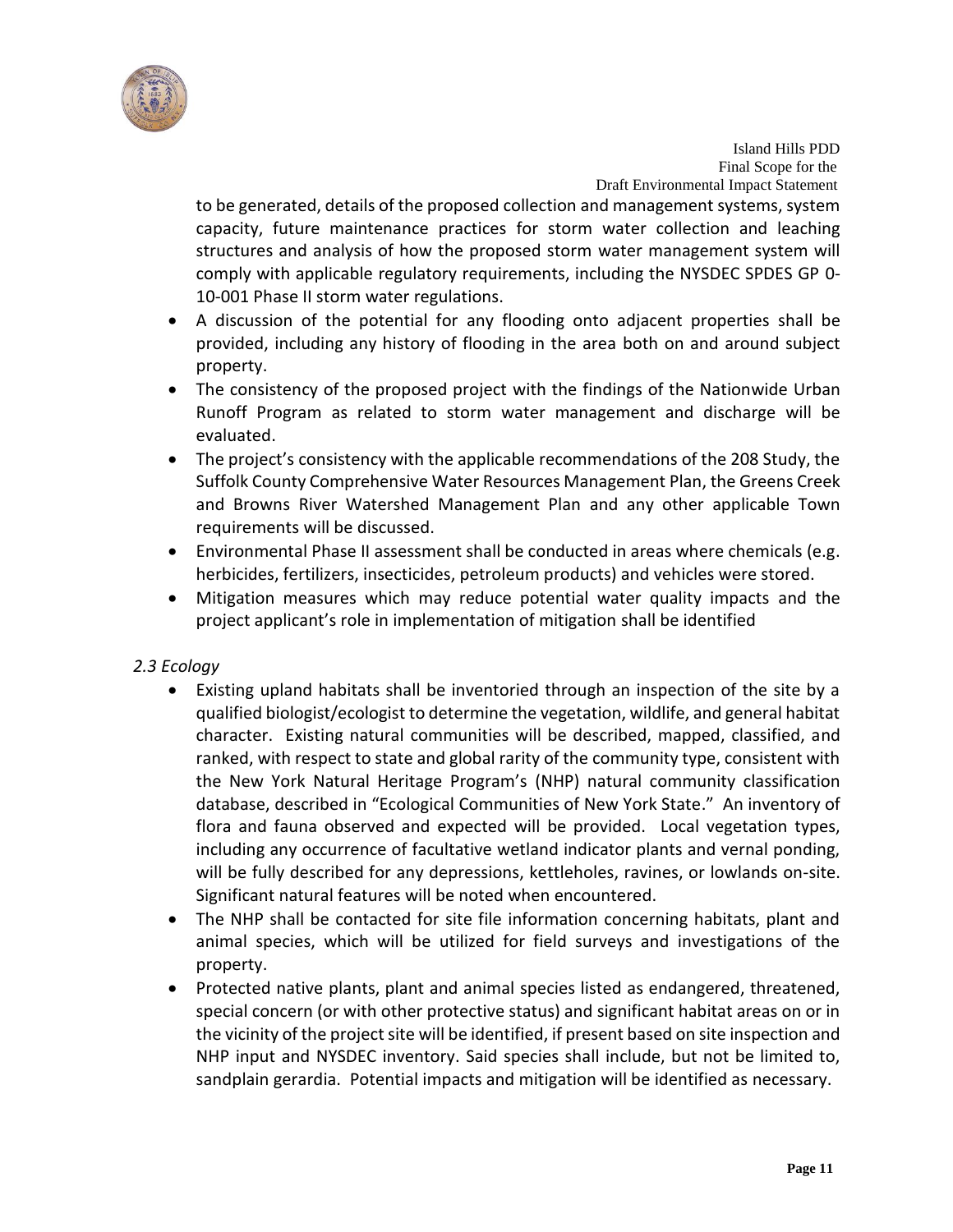

- Review and analysis of Comprehensive Conservation Plan for Sayville National Wildlife Refuge.
- An evaluation of ecological impacts will be provided, as it relates to both documented and potential habitat for bird species. The evaluation will be based on both current surveys, as well as a literature search of on-site and regional breeding bird surveys, as completed by local Audubon Society Christmas bird counts and/or other local bird surveys, as well as the New York State Breeding Bird Atlas database.
- Impact to habitats shall be quantified and discussed qualitatively in terms of ecological impact to plants and animals, game trails and migratory patterns, fish passageways, maritime grasslands and shift of moisture patterns.
- An evaluation of the impacts from the use of chemicals from the proposed project shall be conducted on existing habitats and wildlife.
- Mitigation measures to reduce potential impacts and the project applicant's role in implementation of mitigation will be identified and methods of implementation determined.

# *2.4 Air Quality*

- A review of the anticipated increase in air pollution due to increased traffic and number of vehicles and buildings added by the subject development will be provided, including Federal and State ambient air quality standards.
- Mitigation plan for air quality monitoring during construction, inclusive of soil disturbance and the project applicant's role in implementation of mitigation.

# 3.0 Human Environmental Resources

- *3.1 Vehicle Traffic, Transportation and Roadways*
	- *3.1.1 Existing Conditions*
	- Project Familiarization and Start-up
		- $\circ$  Review related documents to identify any relevant information that may assist in conducting the traffic impact study.
		- $\circ$  A thorough description, including photographs and drawings, of current physical and operational conditions on all frontage roadways is required. Perform a field inventory of existing roadway features including geometry, lane widths, traffic control, pavement markings, parking restrictions, traffic signal timing and phasing. Right of Way (ROW), pavement width, composition and condition, curb, sidewalk, drainage, and alignment including horizontal and vertical curvature should be discussed. Any access plan developed must consider all of these features.
		- $\circ$  In addition to the site frontage roads, a thorough description of the other roadways and intersections that will be impacted by the traffic generated by the proposed project, including right of way width, the number of travel and turning lanes, traffic control, curb, sidewalk, shoulder, parking regulations, speed limits,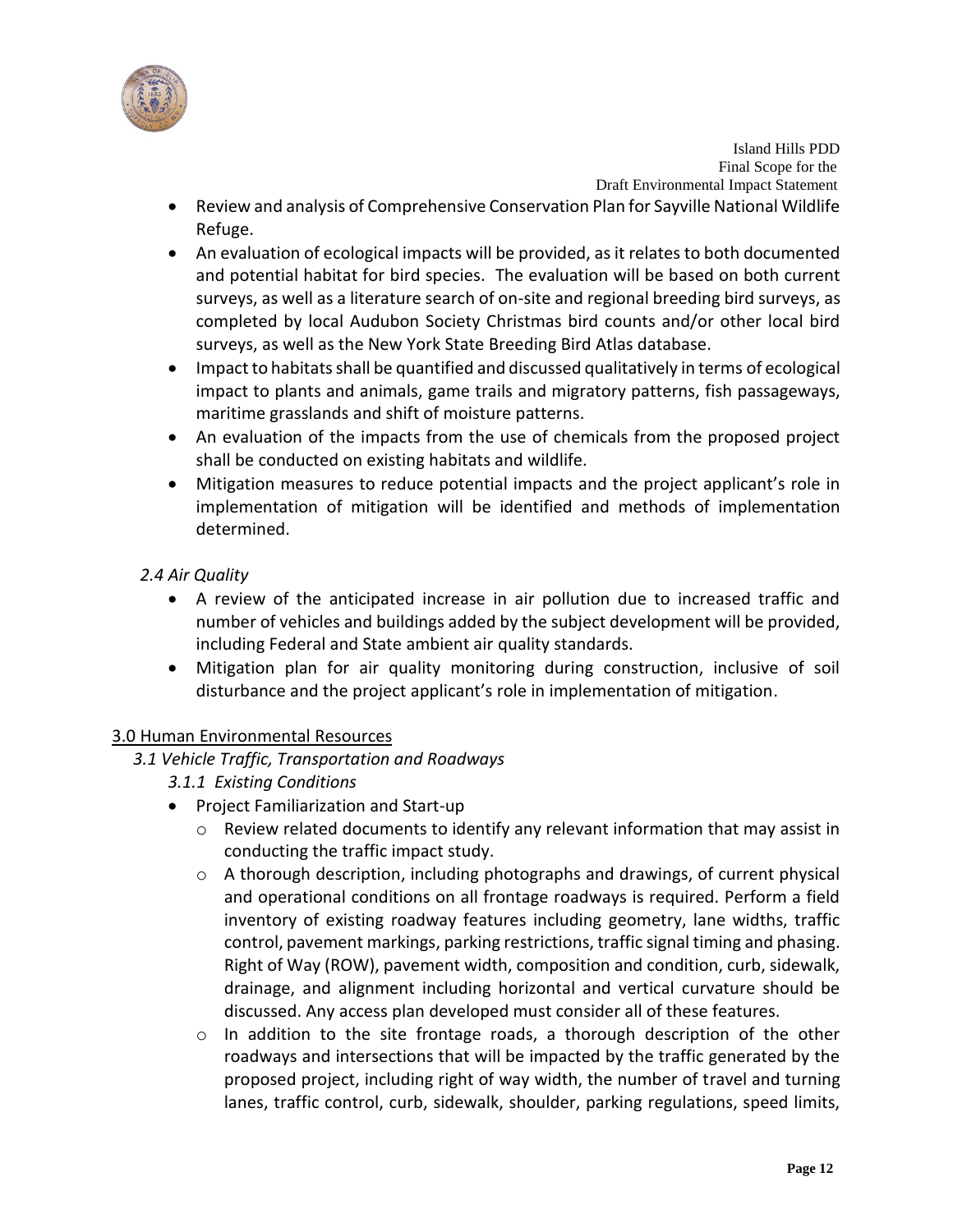

drainage, utilities, lighting, transit and bike facilities is required. The physical condition and any plans for improvements by the responsible agency must be provided. A discussion of existing operating conditions must be provided, based on field observations as well as the results of the capacity analyses and modeling efforts.

- $\circ$  Perform an inventory of pedestrian and bicycle facilities along study area roadways and intersections identified later in this document.
- o Perform an inventory of public transportation services.
- $\circ$  In addition to the field inventories, the traffic consultant project files will be reviewed for any relevant data or project information that would assist the analysis. All information will be reviewed and evaluated to develop a familiarity with the project area and to identify notable traffic influences. During site visits, the roadways and intersections will be photographed as necessary to provide an available reference throughout the term of the project study.
- Project Data Development
	- $\circ$  Obtain existing historic traffic volumes on all local, State and County roadways in the vicinity of the study area from the New York State Department of Transportation, SCDPW, and other agencies if available.
	- $\circ$  Identify peak hours and collect turning movement counts at the following locations (typically weekday AM, PM and Saturday midday peak hours, to be verified by ATR and agency data):
		- Smithtown Avenue (CR29) at NYS Route 27 South Service Road (signal)
		- Smithtown Avenue (CR29) at NYS Route 27 North Service Road (signal)
		- Lakeland Avenue at NYS Route 27 South Service Road (signal)
		- Lakeland Avenue at NYS Route 27 North Service Road (signal)
		- $\triangleright$  Johnson Avenue at the NYS Route 27 South Service Road (signal)
		- $\triangleright$  Johnson Avenue at the NYS Route 27 North Service Road (signal)
		- ▶ Bohemia Parkway at the NYS Route 27 South Service Road
		- $\triangleright$  Bohemia Pkwy at 11<sup>th</sup> Avenue
		- $\triangleright$  Smithtown Avenue at Island Blvd/Terry Road (signal)
		- $\triangleright$  Terry Road at S 3<sup>rd</sup> Street
		- $\triangleright$  Terry Road at Bohemia Pkwy
		- $\triangleright$  Bohemia Pkwy at S 3<sup>rd</sup> Street
		- Terry Road at St. Johns Street
		- $\triangleright$  Carrie Avenue at Sterling Place
		- Carrie Avenue at Marion Street
		- $\triangleright$  Chester Road at Lakeland Avenue
		- $\triangleright$  Lakeland Avenue at Adams Way (signal)
		- $\triangleright$  Lakeland Avenue at Tariff Street/Johnson Avenue/Railroad Avenue (signal)
		- $\triangleright$  Lakeland Avenue at 11<sup>th</sup> Street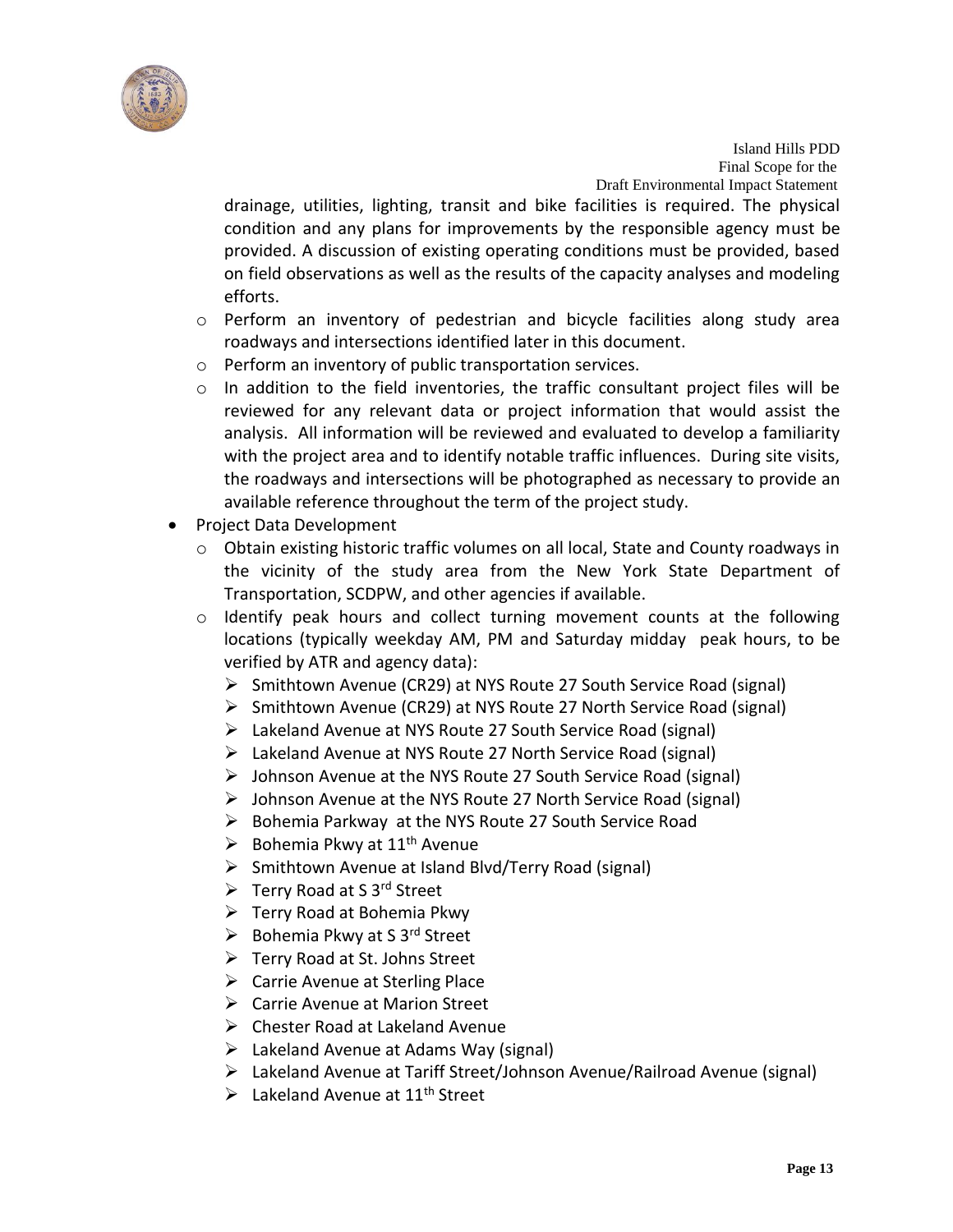

- Cherry Avenue at Brook Street (signal)
- $\triangleright$  Cherry Avenue at Montauk Highway (signal)
- $\triangleright$  Brook Street at Montauk Highway (signal)
- $\triangleright$  Railroad Avenue at Manton Street (signal)
- $\triangleright$  Railroad Avenue at Henry Street / LIRR
- $\triangleright$  Railroad Avenue at Depot Street
- $\triangleright$  Railroad Avenue at Hiddink Street
- $\triangleright$  Railroad Avenue at Center Street
- $\triangleright$  Railroad Avenue at Montauk Highway (signal)
- Greene Avenue at Montauk Highway (signal)
- $\triangleright$  Greeley Avenue at Montauk Highway
- Chester Road at Tariff Street
- Lincoln Avenue at Hiddink Street
- $\triangleright$  Lincoln Avenue at Montauk Highway (signal)
- $\triangleright$  Foster Avenue at Montauk Highway (signal)
- $\triangleright$  Hiddink Street at Montauk Highway (signal)
- o The use of Brook Street and Montauk Highway by Sayville residents to travel to and from the Southern Parkway Heckscher Spur interchange with Montauk Highway (exit 45) to bypass the congestion on Sunrise Highway is noted. The impact of the additional traffic generated by the proposed PDD on this activity should be determined. Travel time, speed and delay measurements should be conducted during appropriate hours to compare travel times using both routes, and the increase in use of local streets to bypass the congestion quantified. The data collection plan should include turning movement counts at these locations as well as ATR counts on Cherry Avenue and Brook Street. ATR's should include volumes and speeds. Note that Sayville High School is located on Brook Street at Cherry Avenue.
- $\circ$  Install Automatic Traffic Recorder (ATR) machines for a period of one (1) standard full school week not preceding or succeeding a federal holiday or school closure and for one (10 week during the peak summer season, at the following roadways within the study area to obtain hourly and daily (24 hour) volumes to verify the peak hours and to supplement the turning movement counts:
	- NYS Route 27 South Service Road between Smithtown Avenue and Lakeland Ave
	- $\blacktriangleright$  Lakeland Avenue
	- $\triangleright$  Johnson Avenue
	- $\triangleright$  Smithtown Avenue
	- $\triangleright$  Terry Road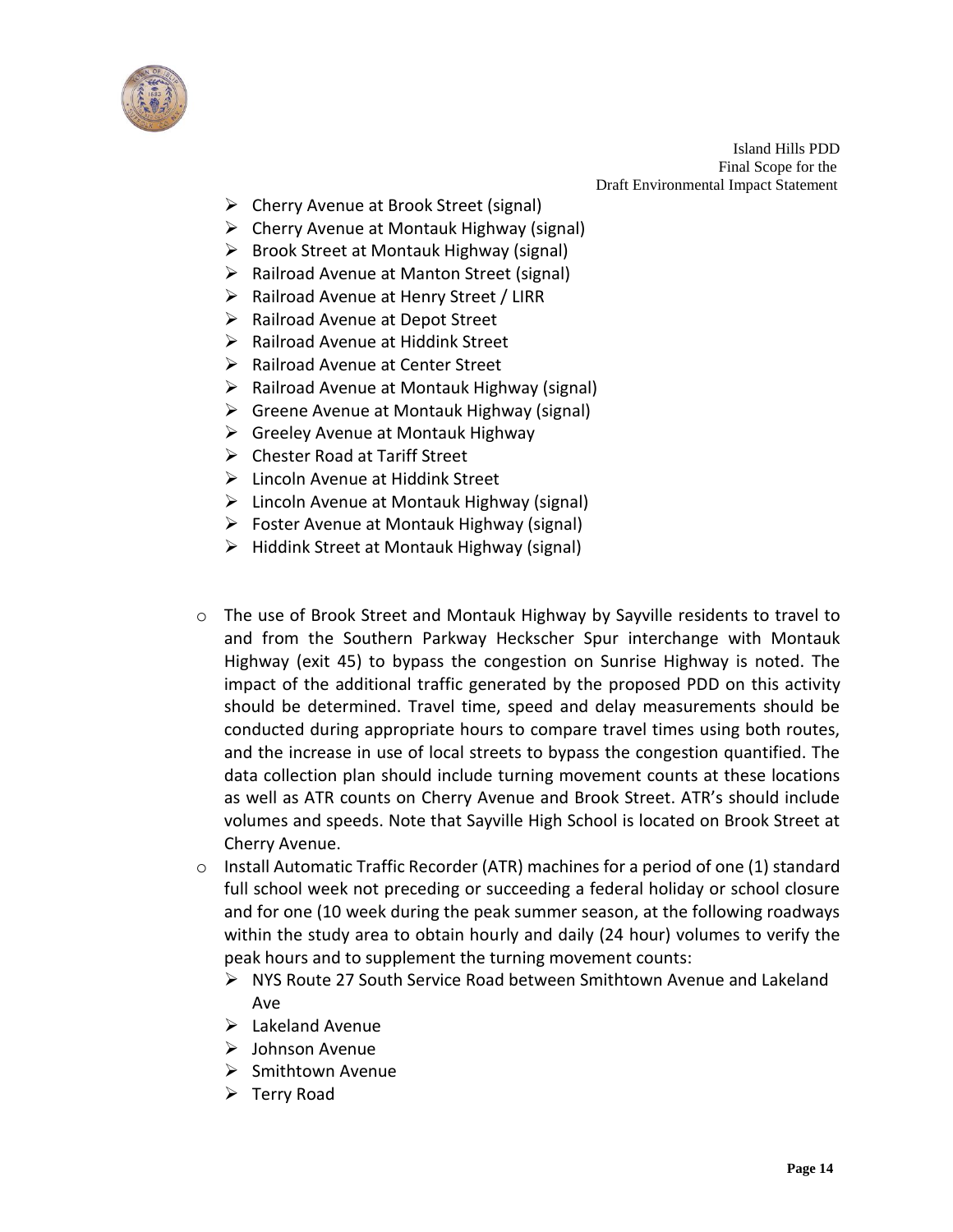

- $\triangleright$  Bohemia Pkwy
- $\geq 11^{\text{th}}$  Street
- $\triangleright$  Chester Road
- $\triangleright$  Carrie Avenue
- $\triangleright$  Railroad Avenue
- $\triangleright$  Greene Avenue
- $\triangleright$  Greeley Avenue
- $\triangleright$  Cherry Avenue
- **▶** Brook Street
- $\triangleright$  Montauk Highway

ATR's should include volumes and speeds.

- o Tabulate traffic count data, identify peak hours, peak hour factors, and adjust data for seasonal variation using factors developed by the NYSDOT.
- o Obtain most recent 3-years of available crash data from NYSDOT and Suffolk County Police Department (SCPD) for the study intersections and adjacent roadways. Tabulate the crash data by severity of injury and type of collision. Identify patterns and trends in the Traffic Impact Study. Develop crash rates and provide a comparison between current rates and crash rates on similar facilities statewide, as per standard traffic engineering practice. Provide a discussion of the project's potential impact on crash rates and mitigation thereof.
- o Develop future No Build volumes for the study intersections. The background traffic growth rate should consider US census population projections, information developed for the New York Metropolitan Transportation Council's Best Practices Model (BPM) and the Suffolk County Comprehensive Plan 2035, and the 2009 Sunrise Highway Corridor Study. Provide documentation of the methodology utilized.
- o Identify other Planned Developments/Proposals in the nearby area that may affect the study intersections and consider these in the analyses, including, but not limited to, the full build impacts for Islip Pines and Ronkonkoma Hub. Future projected traffic conditions should reflect traffic that will be generated by other planned and proposed developments in the vicinity of the project site, phased appropriately based on traffic studies conducted for those projects. Analyses should be conducted both with and without these other developments, so that project specific site impacts can be appropriately reflected in the analyses.
- $\circ$  Perform trip generation calculations (anticipated traffic generated) for the residential development by using statistical data contained in ITE Trip Generation, 10th Edition. No vehicle trip credit for transit use should be taken. Full documentation of all assumptions regarding trip generation must be provided.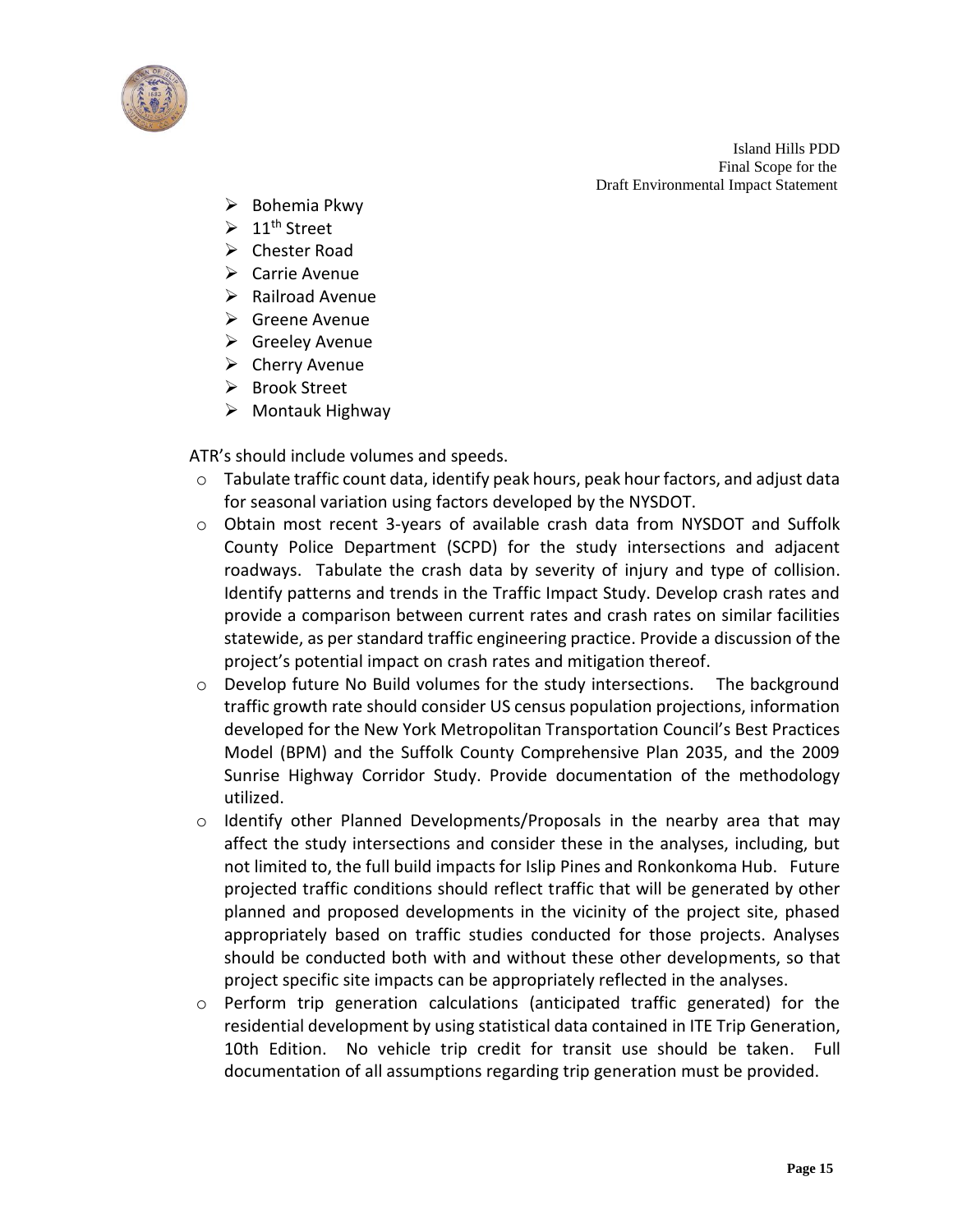

- o Conduct a modal split analysis to determine the different modes of transportation available in the study area and their split. Compare the modal split obtained from the analyses to modal split information provided in the 2010 US Census for the study area. Adjust trip generation data to reflect the modal split specific to the study area.
- $\circ$  Prepare a trip distribution and assignment of traffic anticipated to be generated by the proposed residential development. Directional distribution and assignment of site-generated traffic must be based on an analysis of likely origins and destinations of site-generated trips. Assumptions regarding trip-making characteristics, including number of trips, trip purpose, and temporal distribution must be documented (e.g. US Census, the Suffolk County Comprehensive Plan 2035, Islip Town Planning documents, information from the New York Metropolitan Transportation Council (NYMTC), the Metropolitan Planning Organization (MPO) representing New York City, Long Island and the lower Hudson Valley).
- o Develop Build Condition volumes for the study roadways and intersections by adding the estimated traffic generated by the proposed project to the No Build volumes, reflecting project phasing as appropriate. Vehicle trips should be assigned to the roadway network based on anticipated origins and destinations, the configuration and location of proposed site access points, the configuration of the existing roadway network, and prevailing traffic patterns. Separate distributions and assignments should be provided for weekday AM and PM and weekend peak hours for work trips and other home based trips. The report must include a detailed description and documentation of the methodology and assumptions made in this regard.
- o Traffic flow maps should be prepared for each scenario and peak hour.

# *3.1.2 Anticipated Impacts*

- Traffic Impact Analyses
	- $\circ$  Perform capacity analyses for the study intersections and roadways identified above. Analyses will be performed using the Synchro and Simtraffic 10 software in order to provide level of service results for the study network. Analyses shall include peak school year and summer season weekday and weekend hours. Peak hours should be determined based on automatic traffic recorder (ATR) counts conducted on the facilities in question during summer and non-summer season prior to the collection of turning movement counts. Summer season analyses should consider Friday PM traffic, due to heavy eastbound recreational traffic. Vehicle classifications and pedestrian counts should be reflected in the simulation and evaluation models. Simulations should be provided using Simtraffic.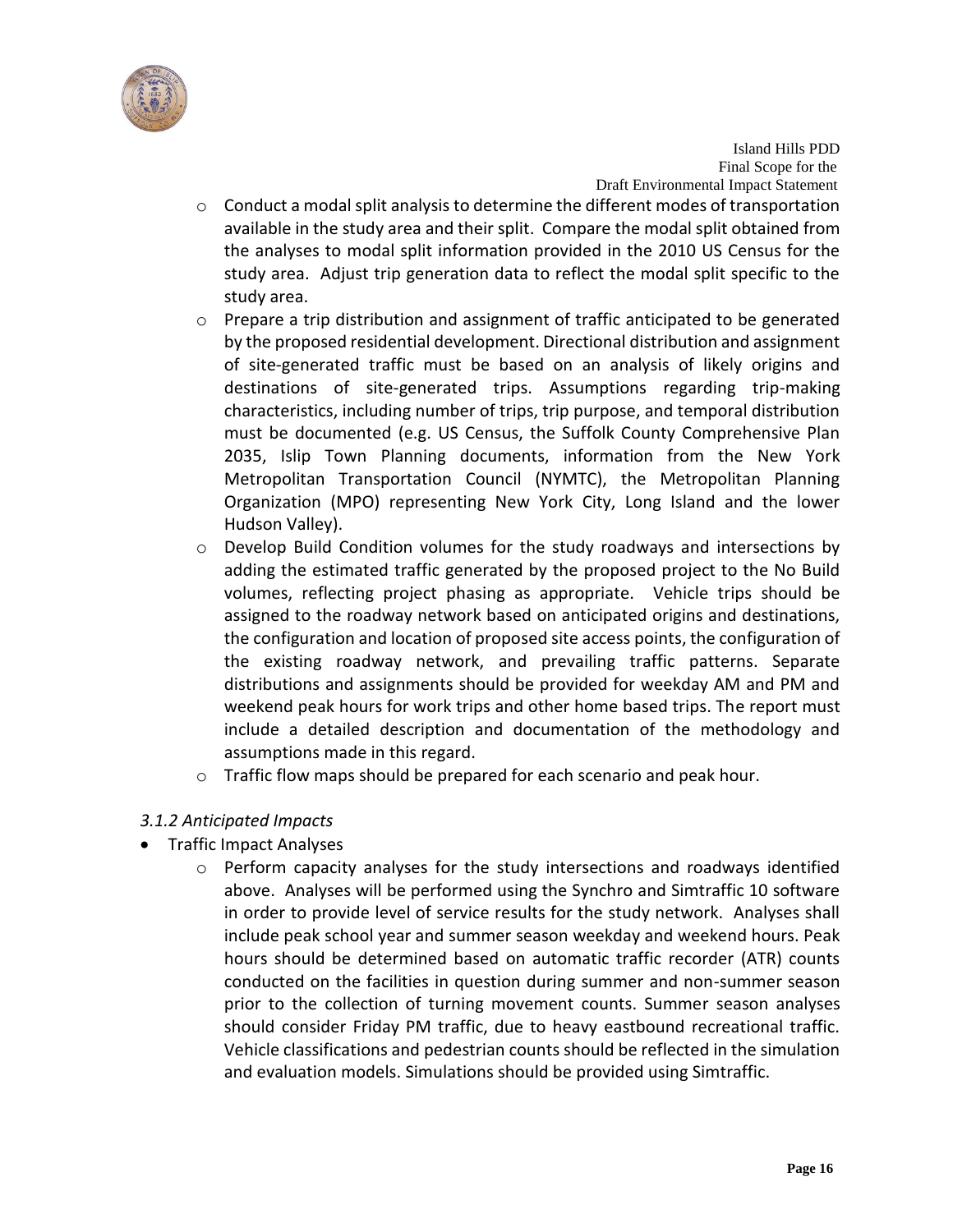

- o All input assumptions utilized in the capacity analyses of the existing traffic conditions should be documented. Input files should be made available for review purposes. The models should be calibrated, and the model results for each existing condition scenario validated based on a comparison to field observations and measurements of travel time, vehicle speeds and delays. A written procedure for the calibration and validation process should be submitted for review, including a procedure for comparison of the software results to measured field data. The applicant should be prepared to collect data at additional locations (intersections, major driveways, etc.) to refine the model as necessary. The results of the calibration and validation process should be documented in the study.
- $\circ$  Identify impacts at study intersections for the build scenario(s) (including alternatives) and develop executable mitigation measures, including expansion and incentives to utilize mass transit and active transportation. Each scenario analyzed should include:
	- $\triangleright$  Existing Conditions
	- $\triangleright$  No Build Conditions (without the proposed development, with other development traffic and planned agency improvements, phased appropriately)
	- $\triangleright$  Build Conditions, with site generated traffic, (phased appropriately and upon completion of 100% of proposed project)
	- $\triangleright$  Build Conditions with mitigation (phased appropriately and upon completion of 100% of proposed project)
- o It should be noted that in the development of this analysis network, the proposed site access locations shown on the current conceptual site plan will be evaluated. Recommendation to move, eliminate, add or restrict proposed site access locations will be made based on the analysis performed and mitigation conditions developed. The DEIS will provide a discussion of potential access alternatives on all frontage roadways, as well as direct access to the NY27 Sunrise Highway South Service Road. The discussion should include location, configuration, traffic control, advantages and disadvantages, emergency vehicle access, permits required, and potential impacts on adjacent properties.
- $\circ$  Analyses must consider the influence on traffic conditions of the LIRR at grade crossings, including queue development and discharge during and after crossing gate actuation. Crossing operations must be reflected in the analyses. Significant congestion occurs at intersections in the vicinity of the grade crossing, and extensive queues develop on Railroad Avenue during peak commuter times. The DEIS should include an evaluation of this activity and the project's impact on future conditions. Additional turning movement counts at the intersections in the vicinity of the train station during peak LIRR activity should be provided.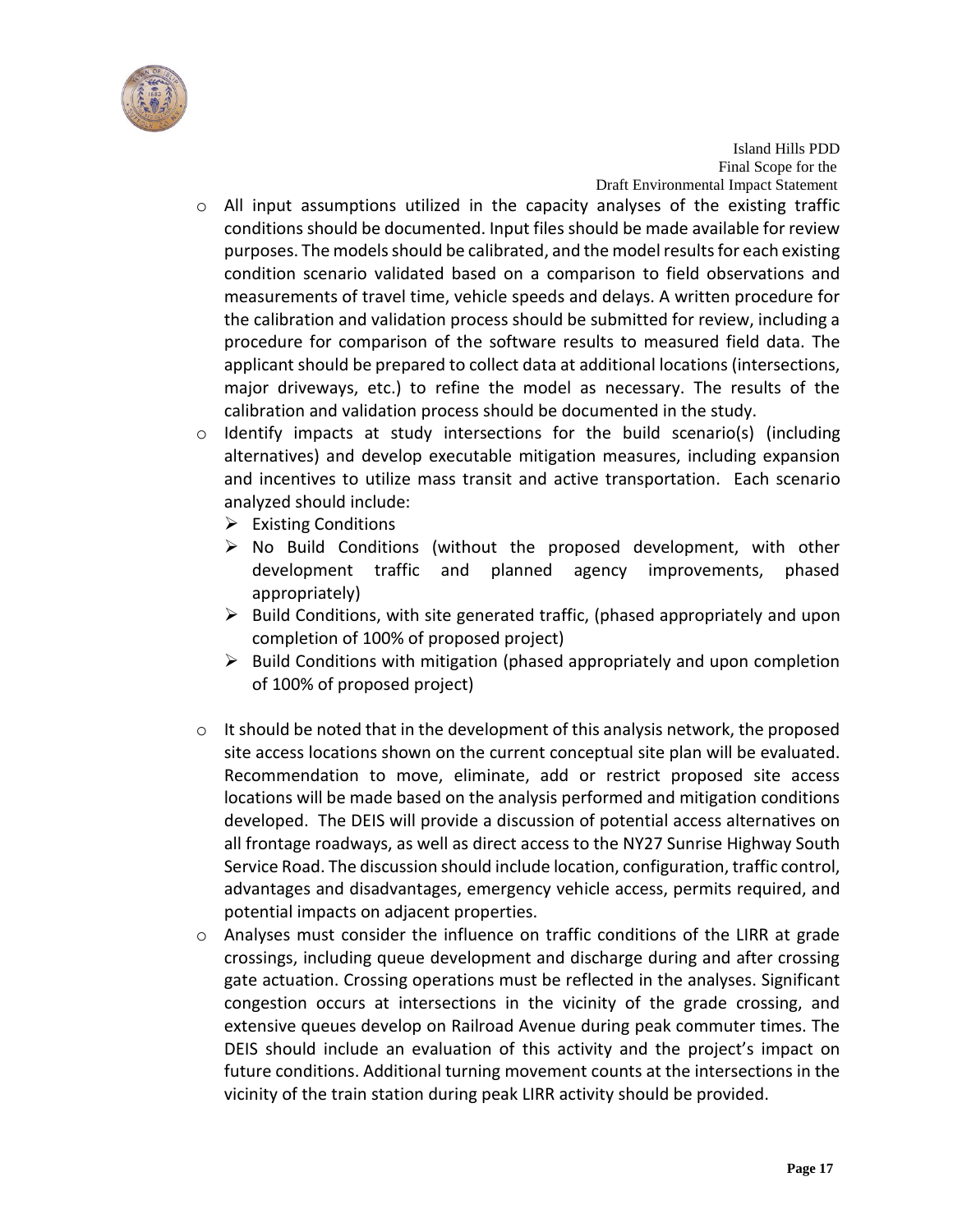

- o The number of new LIRR riders using the Sayville station parking lots from the proposed development should be estimated, and the adequacy of the existing parking supply at the LIRR parking lots to accommodate the additional demand examined. Mitigation of the impact of this additional demand should be provided. Impacts to the Ronkonkoma Train station will also be studied, taking into consideration development of the Ronkonkoma Hub. Adequate parking at both facilities will be addressed. The impact on the municipal parking supply in the downtown Sayville commercial district should be analyzed. Mitigation of the impact due to the additional demand should be provided.
- o Pedestrian and bicycle connectivity between the project site and the land uses and roadway facilities identified above, including the existing pedestrian and bicycle accommodations, should be evaluated, and measures developed to enhance connectivity and increase the use of alternative modes to and from the site.
- $\circ$  The proposed development is in the Connetquot School District. An analysis must be provided of the project's impact on school related transportation, including increases in the numbers of vehicles dropping off and picking up students at the school facilities, driving to and parking at the high school and middle school, and changes required to school bus routes and fleet requirements. The analysis period should include school arrival and dismissal times. Mitigation should be developed to offset the impact at the school locations.
- $\circ$  The impact of the increase in the number of vehicles to Sayville LIRR station, the downtown commercial district, the Fire Island Ferry terminals, waterfront parks, and Town and private marinas destined to these locations for work, shopping, and recreation should be determined.
- o NYS Route 27, Sunrise Highway, currently experiences significant recurring congestion during weekday AM and PM peak hours, largely due to the presence of the interchange with the Southern State Parkway and the Heckscher Spur of the Southern State Parkway, and discontinuous service roads in the area known as the Oakdale Merge. The DEIS should include an analysis of conditions on NY27 Sunrise Highway, including the project's potential impact on future operating conditions on the highway, potential mitigation measures, and the project applicant's role in implementation of mitigation.

# *3.1.3 Proposed Mitigation*

- Traffic Impact Study Report
	- o Prepare a report containing text and graphics for submission to the Town of Islip, Suffolk County and the NYSDOT, as required.
	- $\circ$  An overall mitigation plan should be provided for implementable mitigation of all impacts on the transportation system, including financing responsibility and schedule for implementation. Mitigation must be in compliance with Town of Islip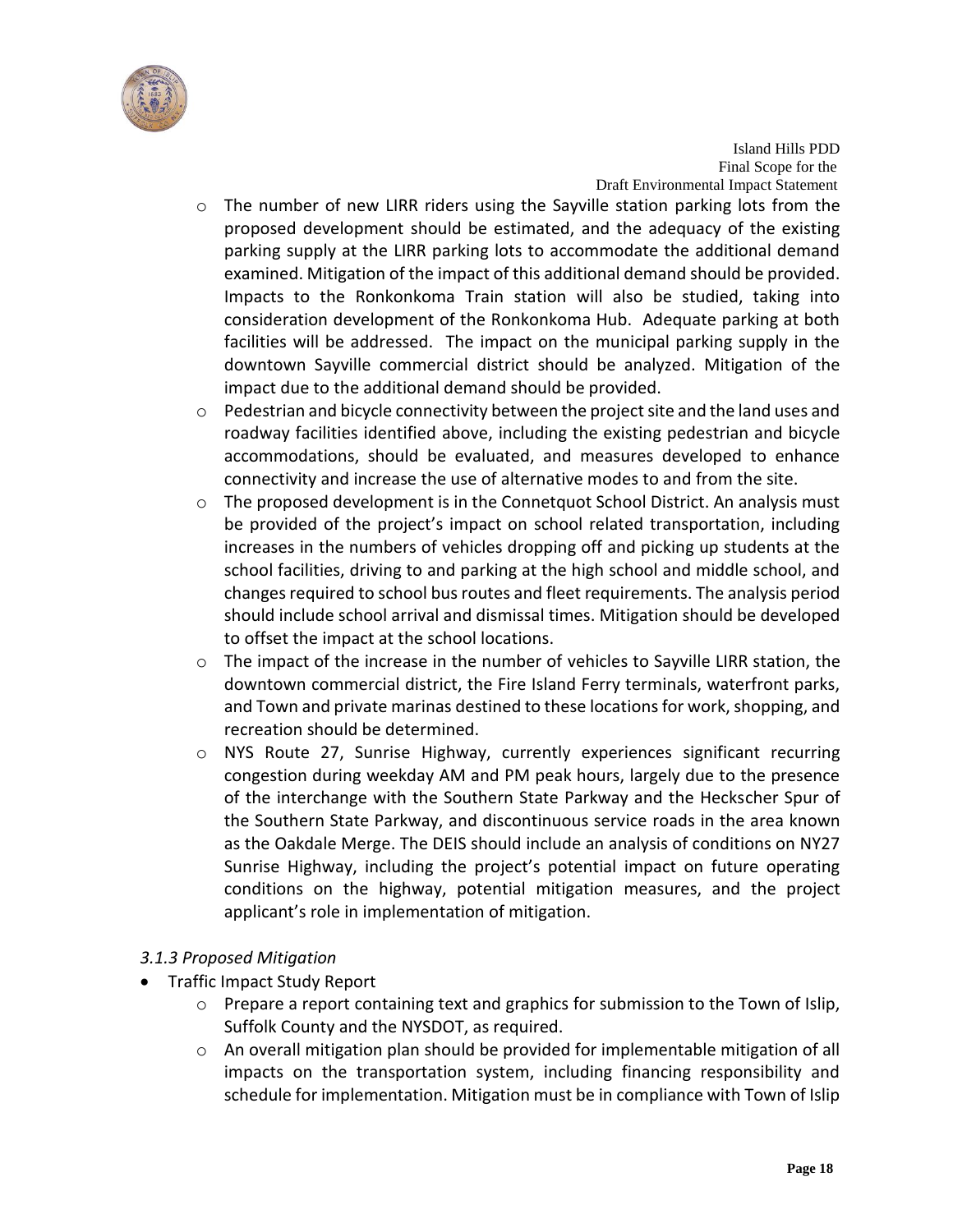

Complete Streets policies, and consider all transportation modes. Measures should include but not be limited to additional through and turn lanes, installation of traffic signals and other traffic controls, curb, sidewalk, drainage, resurfacing and / or reconstruction as needed, turn restrictions, one way operations, street closures or realignments, parking lot expansions, bike facilities, traffic calming, bus shelters, and pedestrian safety measures. All roads fronting the property should be improved by the applicant to include curb, sidewalks, drainage, lighting, resurfacing and or reconstruction as needed and as consistent with the future transportation demand due to the project. All new or modified facilities must be ADA compliant. Property dedications should be provided as needed to implement improvements. An analysis of appropriate traffic impact fees and the project applicant's role in implementation of mitigation shall also be provided.

- o If the project is phased, analyses should be conducted and mitigation developed for each phase. Mitigation should be implemented prior to the completion of each phase, and its effectiveness evaluated. Only mitigation proposed to be implemented by the developer should be reflected in the mitigated condition as the no build for subsequent phases.
- o If mitigation considers the provision of shuttle or rideshare services to offset traffic or parking demand, a detailed description of the proposed non-municipal service should be provided, including a discussion of the effectiveness in vehicle trip reduction on a sustained basis at other locations where such service has been implemented. Measures to ensure its availability on a long term basis, and funding and administrative responsibilities should be discussed.

# *3.2 Land Use, Zoning and Plans*

# *3.2.1 Existing Conditions*

- This section will depict and describe the existing land use and zoning of the subject site and in the surrounding area, to a distance of approximately 1,000 feet from all property lines.
- Analysis of land use and zoning patterns will be conducted of the relationship between the site, immediately adjoining properties and the surrounding neighborhood.
- The zoning regulations applicable to the project site in its existing condition shall be provided.
- Land use plans applicable to the project site shall be outlined, and the recommendations pertinent to the proposed project or project site presented, including the 1976 Sayville Hamlet study and [Sunrise Highway Corridor Study: Islip Town and Brookhaven Town,](http://www.suffolkcountyny.gov/Portals/0/planning/Publications/sunrisehwycorr81209.pdf)  [Suffolk County, New York,](http://www.suffolkcountyny.gov/Portals/0/planning/Publications/sunrisehwycorr81209.pdf) August 2009

#### *3.2.2 Anticipated Impacts*

 The DEIS will assess the compatibility of the project with area land uses, the impacts of the proposed project on land use and zoning patterns, and conformance to zoning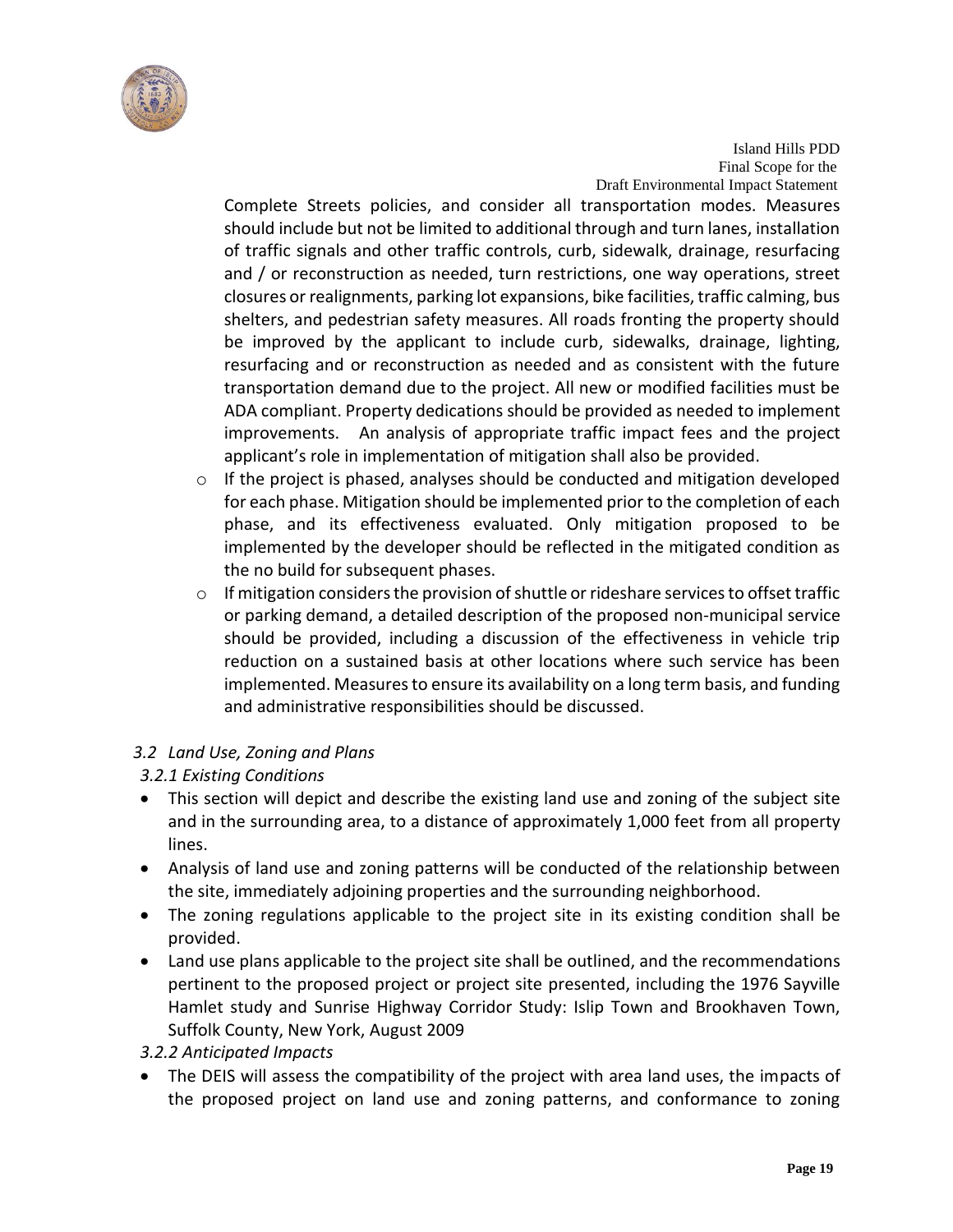

regulations.

- Analysis of proposed project and how it complies with Town multifamily policy, including criteria set forth in §68-166.
- The conformance of the project with the applicable recommendations of the abovespecified land use plans will be evaluated and discussed.
- *3.2.3 Proposed Mitigation*
- Measures which may be used to mitigate potential impacts to land use, zoning or recommendations of land use plans and the project applicant's role in implementation of mitigation shall be provided.

# *3.3 Community Facilities and Services*

- *3.3.1 Existing Conditions*
- *3.3.2 Anticipated Impacts*
- A detailed Fiscal and Economic Impact Analysis will be prepared; the analysis will include the following:

# **Fiscal Impact Analysis**

- o Examination of Existing Fiscal Conditions (Provide analysis of existing fiscal conditions – including demographics/student enrollment, annual budgets, expenditures, revenues and outstanding debt – within the Town of Islip, Suffolk County, the School District, and special taxing jurisdictions located within the site.)
- $\circ$  Analysis of Existing Property Tax Distribution (Present land use data as it pertains to the composition of the local tax base; secure current tax rates and levies for the Town of Islip, Suffolk County, the School District, and special taxing jurisdictions located within the site.)
- o Projection of Assessed Valuation (Estimate assessed valuation based upon construction, land acquisition and development costs.)
- o Projection of Fiscal Impacts (Apply assessed valuation to current tax and equalization rates to project annual property tax revenue generation upon full build-out of the proposed project; provide discussion of the fiscal benefits to accrue from the proposed project; project distribution of tax ratables to the Town of Islip, Suffolk County, the School District, and special taxing jurisdictions; cost incurred to Town for building permit review and inspection.)
- o Identify potential IDA financial incentives.

# **Economic Impact Analysis**

 $\circ$  Projection of economic impacts during construction (Estimate direct output, employment and labor income during the short-term construction period; purchase and apply regional multipliers specific to the construction of new residential and other supporting use development [to be specified by the applicant] in Suffolk County; project indirect and induced, or spin-off impacts to be generated under full build-out of the construction period.)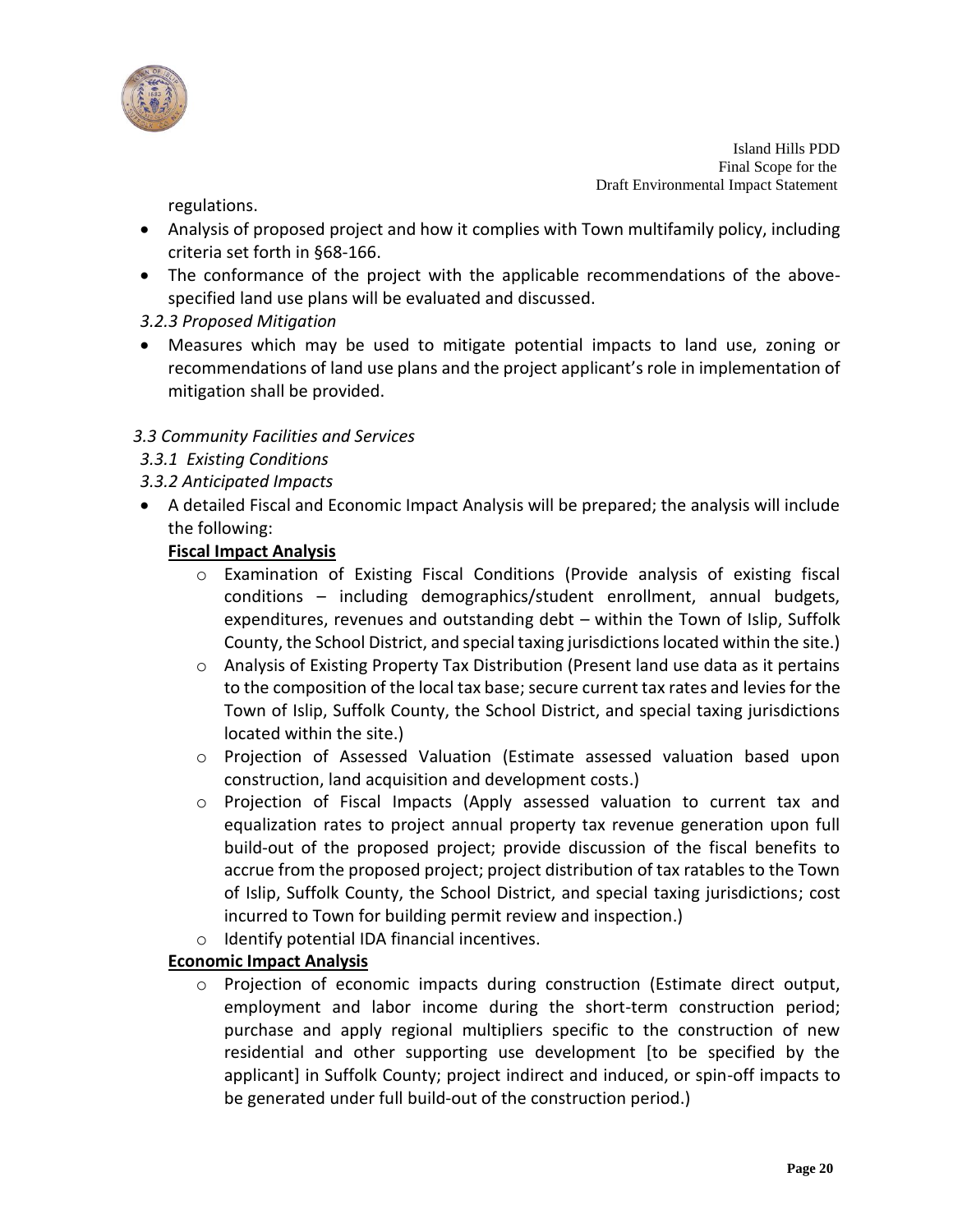

- o Projection of Economic Impacts during annual operations (Estimate direct output, employment and labor income during the long-term operations period; purchase and apply regional multipliers – specific to the operations of residential and other supporting use development [to be specified by the applicant] in Suffolk County; project indirect and induced, or spin-off impacts to be generated annually upon a stabilized year of operations.)
- The roster of community services analyzed in the DEIS include:
	- o Property taxes
	- o Public schools/library;
	- o Police services;
	- o Fire and ambulance services;
	- o Water supply;
	- o Solid waste, recyclable and yard/organic material waste handling; and
	- o Energy supply, including natural gas.
	- $\circ$  Special districts, if applicable
- The above-listed community services available to and/or utilized on the site will be described.
- The existing tax revenue of the site shall be established, from Town tax bills; the distribution of taxes to taxing jurisdiction shall be presented and discussed.
- The anticipated demands on each of the above services from the proposed project will be described qualitatively (and quantitatively, where possible). Anticipated impacts on response times, resources and adequate equipment will be included.
- The anticipated tax revenues generated by the project will be estimated, and the impacts to each taxing jurisdiction will be discussed.
- The impact analysis contained in the DEIS will include consultations with service providers regarding existing demand for services and capacity, including measures in case of brush fires.
- *3.3.3 Proposed Mitigation*
- Mitigation measures that will or may be provided will be described and discussed for each of the above services and the project applicant's role in implementation of mitigation.

# *3.4 Community Character*

# *3.4.1 Existing Conditions*

- The visual character of the existing site and vicinity will be depicted by ground and aerial photography using a key map for locations of all ground photography. These photographs will then be used as a basis for a text description of the site's appearance and character within the overall community.
- The existing noise environment will be evaluated in terms of ambient noise and proximity to sensitive receptors. Existing noise generators (e.g., traffic) shall be discussed.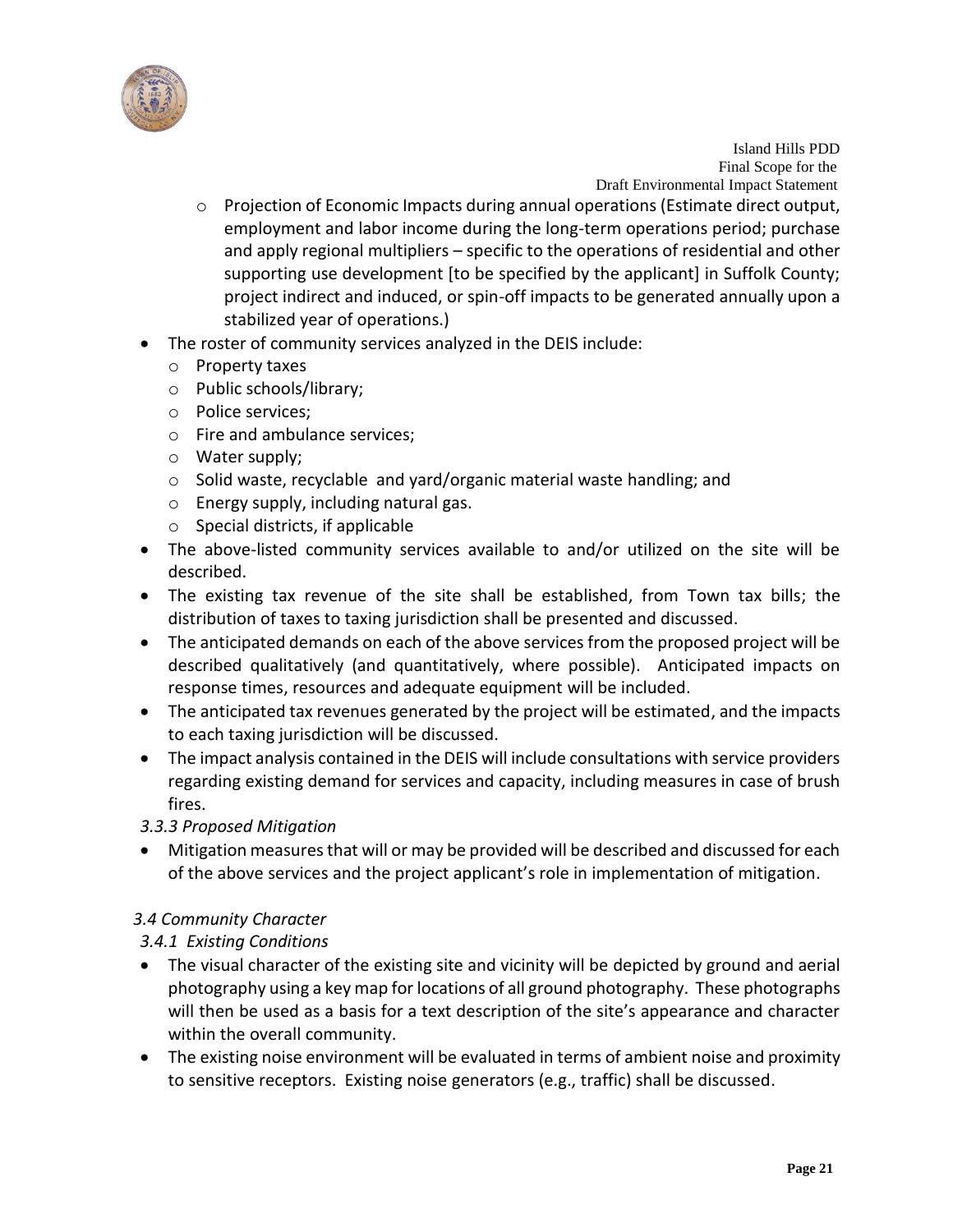

- Lighting pollution will be evaluated, including but not limited to sky glow, light trespass and glare.
- Description of Sayville in terms of households and population and how subject project would alter demographics.

# *3.4.2 Anticipated Impacts*

- Impacts of the proposed project on community character will be determined and described to fully disclose the change of visual character of the site and its aesthetic impacts to surrounding community and visitors. This assessment will include vantage points from bordering roadways and other appropriate publicly-accessible locations.
- The potential noise impacts of the project will be assessed through identification of noise sources, the degree of noise generated, proximity to sensitive receptors, and their significance.
- $\bullet$  Impacts of four-story buildings to single family 2  $\frac{1}{2}$  story character.
- Fiscal impact analysis on home values within the surrounding area.

# *3.4.3 Proposed Mitigation*

 Mitigation measures such as potential screening or reducing proposed building heights will be considered with respect to visual and noise impacts and the project applicant's role in implementation of mitigation.

# *3.5 Cultural Resources*

# *3.5.1 Existing Conditions*

- The potential presence and, if determined to be present, the nature and extent, of historic and/or pre-historic resources of the site will be determined by reference to materials of the NYS Historic Preservation Office, to be documented with an appropriate map. The NYS Office of Parks, Recreation and Historic Preservation (OPRHP) will be contacted, and correspondence documenting that a Cultural Resources Assessment (CRA) will or will not be required will be solicited.
- Existing buildings and structures on site shall be assessed for historical and architectural value
- *3.5.2 Anticipated Impacts*
- If deemed necessary by OPRHP, a Phase I CRA will be prepared.
- *3.5.3 Proposed Mitigation*
- Include discussion of adaptive reuse or relocation of any historic or architecturally significant structures.

# *3.6 Emergency Preparedness*

# *3.6.1 Anticipated Impacts*

 An analysis of how the project will comply with applicable emergency procedures, including those outlined in the Suffolk County All Hazard Mitigation plan. Such analysis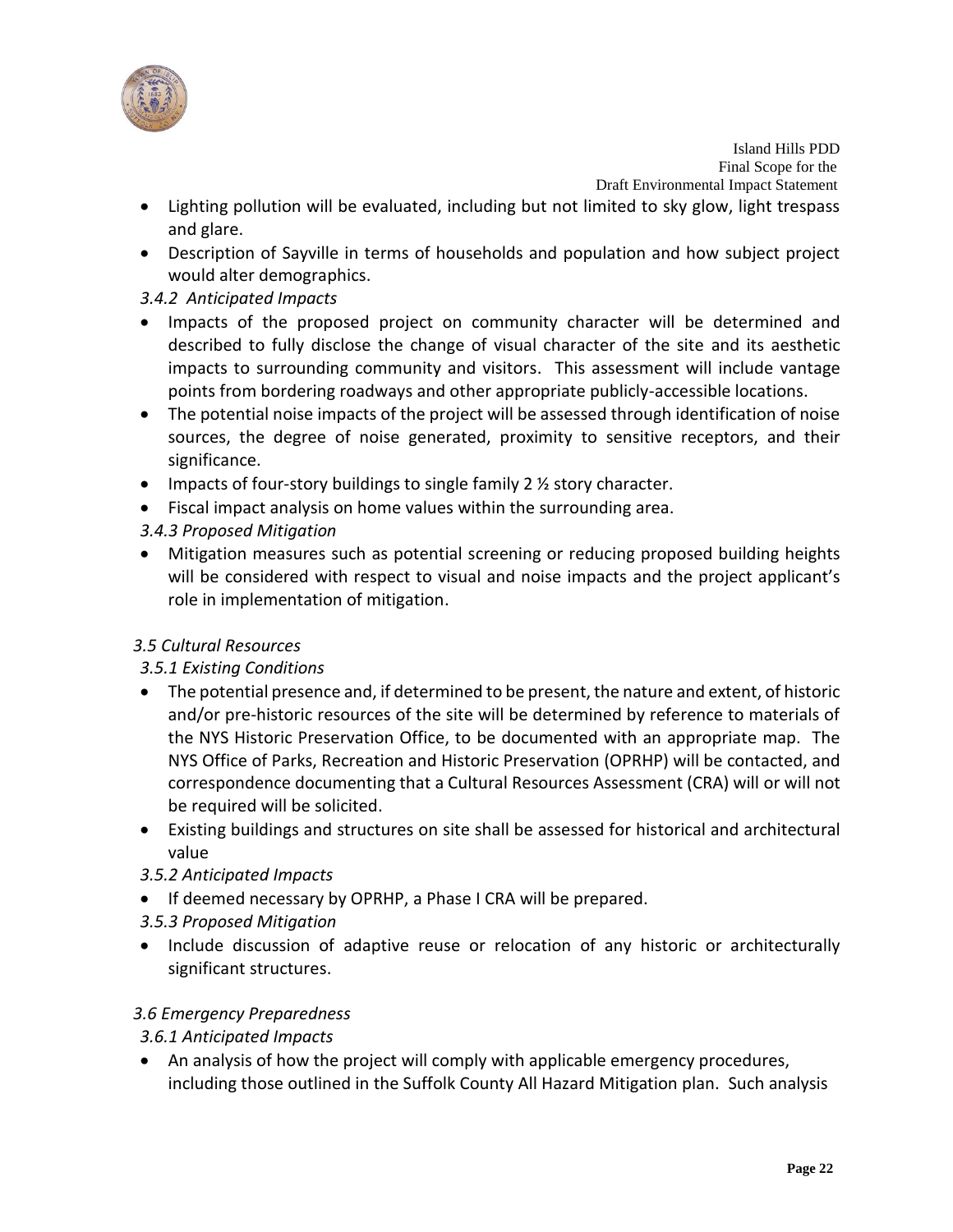

shall include power outages/utility failures, hurricanes, nor'easters, and other significant storm events.

3.6.2 Proposed Mitigation

- Applicant's role in implementation of mitigation.
- *3.7 Open Space & Recreation*
- *3.7.1 Existing Conditions*

# *3.7.2 Anticipated Impacts*

- Evaluation of loss of existing open space on natural functions
- Evaluation of loss of recreational resources
- Evaluation of additional demand placed on existing nearby State, County and local parks.

#### *3.7.3Proposed Mitigation*

Applicant's role in implementation of mitigation.

#### *3.8 Local Economy*

#### *3.8.1 Anticipated Impacts*

- Evaluation of local rental communities and impacts to rents and vacancy rates
- Evaluation of economic benefits to downtown Sayville
	- Discuss the anticipated employees at the project including: types of jobs, expected location of residency and potential for secondary impacts from labor pool that will serve the project. Detailed description of retail and hospitality uses proposed onsite and corresponding impacts to existing establishments.
- *3.8.2 Proposed Mitigation*

# 4.0 Other Required Sections

In addition to the key resources identified in the Positive Declaration, SEQRA identifies other required sections for a complete DEIS as included in 6 NYCRR Part 617.9 (b)(3). Mitigation measures will be included with respect to each key impact area as noted in Section 5.0. Alternatives to be studied are identified in Section 7.0. The following Other Required Sections and evaluations will be provided in the DEIS.

#### *4.1 Construction-Related Impacts*

 Describe the impacts related to construction noise, dust, odors, erosion and sedimentation, area receptors, applicable nuisance regulations, applicable agency oversight and safeguards, phasing of the project, staging areas, parking areas, operation areas, duration, hours, and related mitigation measures to reduce construction impacts.

# *4.2 Cumulative Impacts*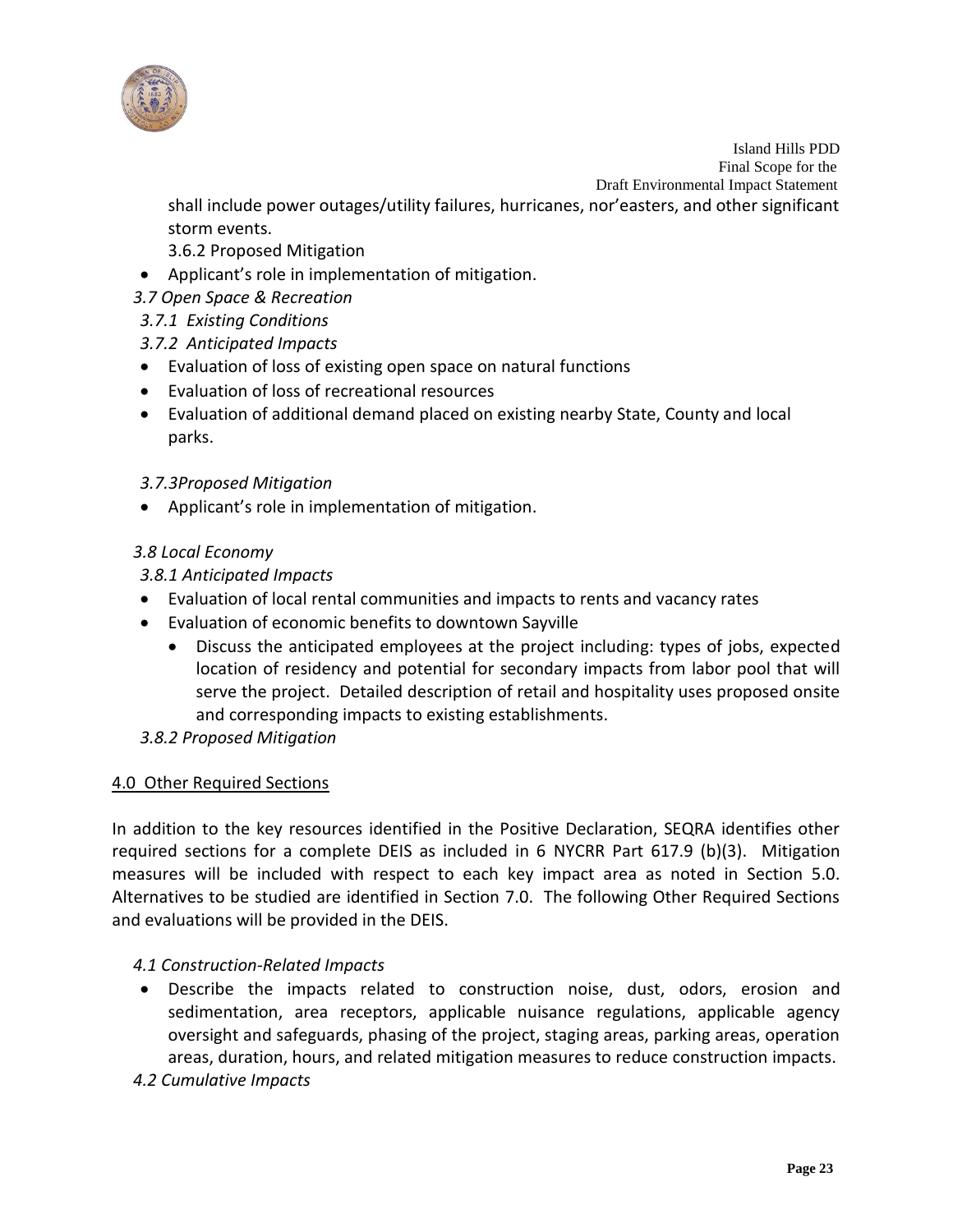

- Describe other pending projects in vicinity, determine potential for impacts due to implementation of proposed project in combination with others and discuss/analyze impacts. This shall include, but not be limited to traffic impacts and stormwater/drainage to Greens Creek Watershed.
- *4.3 Adverse Impacts That Cannot Be Avoided*
- Provide brief listing of those adverse environmental impacts described/discussed previously that are anticipated to occur, which cannot be completely mitigated.
- *4.4 Irreversible and Irretrievable Commitment of Resources*
- Provide brief discussion of those natural and human resources which will be committed to and/or consumed by the proposed project.
- *4.5 Effects on the Use and Conservation of Energy Resources*
- Provide brief description of planned and/or potential energy-conserving measures, which may include use of energy-efficient devices. Include a general discussion related to the potential for buildings and site to be constructed to LEED® certification or equivalent.
- *4.6 Growth-Inducing Aspects*
- Provide brief discussion of those aspects of the proposed project that will or may trigger or contribute to future growth in the area.

#### 5.0 Alternatives to be Studied

SEQRA requires a description and evaluation of the range of reasonable alternatives to a proposed action that are feasible, considering the objectives and capabilities of the project sponsor. Alternative projects should be considered, where appropriate. As noted in SEQRA, "*The description and evaluation of each alternative will be at a level of detail sufficient to permit a comparative assessment of the alternatives discussed."* The following alternatives will be studied in the DEIS, which shall include analyses of corresponding impacts detailed above and mitigation for each scenario:

#### *5.1 Alternative 1*

- No Action (zoning remains the same; the project site remains in its existing use and condition).
- *5.2 Alternative 2*
	- Development per existing zoning for single family dwellings: the yield of the project site under its existing zoning district must be established in accordance with the Town's Subdivision & Land Development Regulations, and any agency-required design parameters.
- *5.3 Alternative 3*